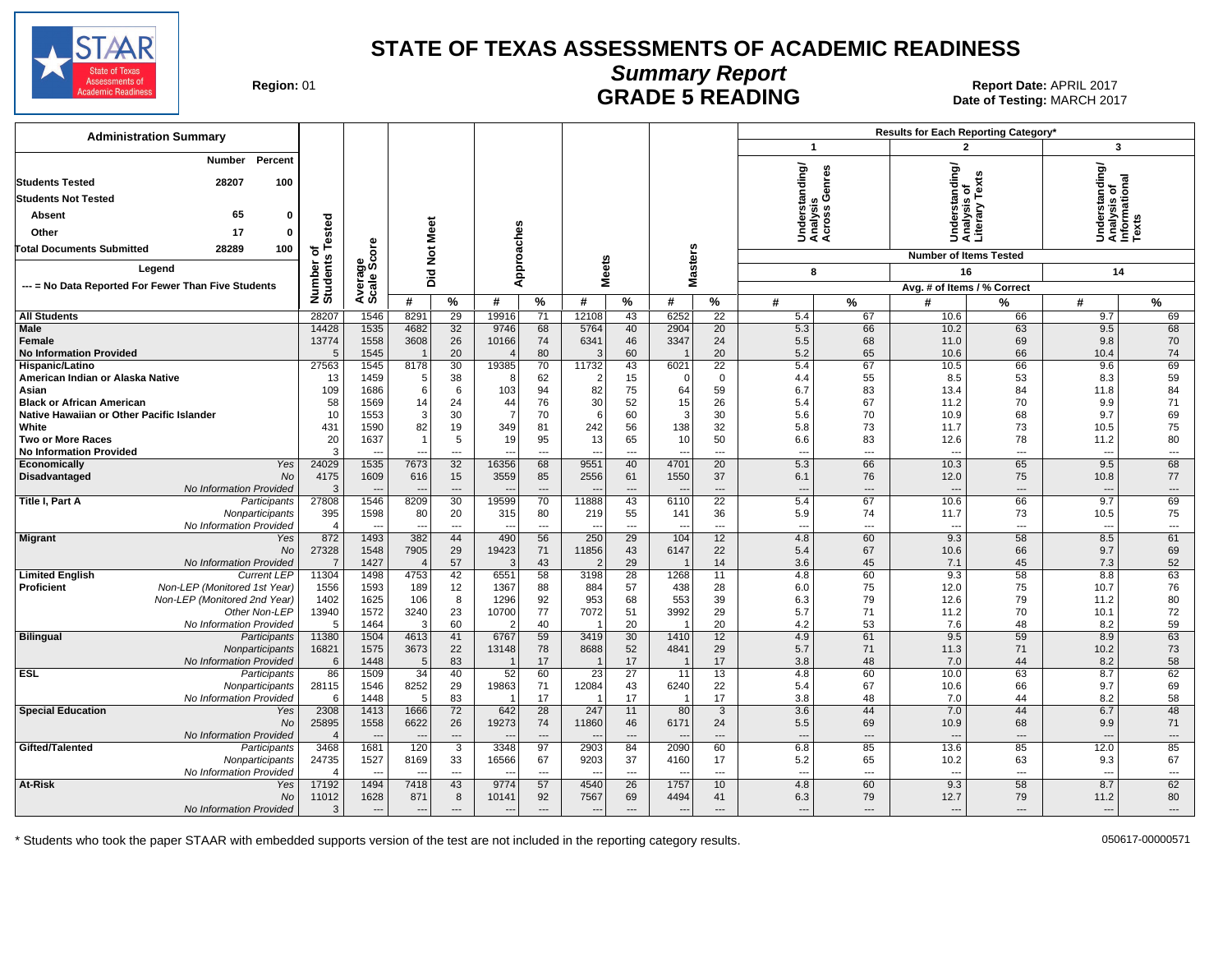

**Summary Report**

Region: 01 **Region: 01 CRADE 5 MATHEMATICS Date of Testing: MARCH 2017 Report Date: APRIL 2017** Date of Testing: MARCH 2017

| <b>Administration Summary</b>                                                 |                         |                          |               |                        |                          |                          |                          |                |                          |                          |                                |                |                          |                | Results for Each Reporting Category' |                |                                  |                          |
|-------------------------------------------------------------------------------|-------------------------|--------------------------|---------------|------------------------|--------------------------|--------------------------|--------------------------|----------------|--------------------------|--------------------------|--------------------------------|----------------|--------------------------|----------------|--------------------------------------|----------------|----------------------------------|--------------------------|
|                                                                               |                         |                          |               |                        |                          |                          |                          |                |                          |                          | $\mathbf{1}$                   |                | $\overline{2}$           |                | 3                                    |                | $\boldsymbol{4}$                 |                          |
| Percent<br>Number<br>29510<br><b>Students Tested</b><br>100                   |                         |                          |               |                        |                          |                          |                          |                |                          |                          | ဖို့<br>ation                  | Relationships  | utation<br>ঢ়            | tionship       | ठ<br>ā,                              | ēñ             | a Analysis<br>Personal<br>nncial |                          |
| <b>Students Not Tested</b>                                                    |                         |                          |               |                        |                          |                          |                          |                |                          |                          |                                |                | Algebr                   |                | metry<br>surem                       |                |                                  |                          |
| 54<br><b>Absent</b><br>$\Omega$                                               |                         |                          |               |                        |                          |                          |                          |                |                          |                          | Numerical<br>Representa<br>and |                |                          |                |                                      |                |                                  |                          |
| Other<br>14                                                                   | ested                   |                          | Meet          |                        |                          |                          |                          |                |                          |                          |                                |                | ō<br>ت ≌ ت               | 곧 품            | Gea<br>Nea                           |                | 짇<br>ಕ<br>ᅀᅙᄔ                    | rina<br>تاقع             |
| <b>Total Documents Submitted</b><br>29578<br>100                              | $5 +$                   | ge<br>Score              | ă             |                        |                          |                          |                          |                |                          |                          |                                |                |                          |                | <b>Number of Items Tested</b>        |                |                                  |                          |
| Legend                                                                        | S<br>Number<br>Student: |                          | id<br>Di      |                        | Approaches               |                          | eets                     |                | asters                   |                          | 6                              |                | 17                       |                | 9                                    |                | $\boldsymbol{4}$                 |                          |
| --- = No Data Reported For Fewer Than Five Students                           |                         | Average                  |               |                        |                          |                          | ż                        |                | ż                        |                          |                                |                |                          |                | Avg. # of Items / % Correct          |                |                                  |                          |
|                                                                               |                         |                          | #             | $\%$                   | #                        | $\%$                     | #                        | $\%$           | #                        | %                        | #                              | %              | #                        | %              | #                                    | %              | #                                | %                        |
| <b>All Students</b>                                                           | 29510                   | 1630                     | 4637          | 16                     | 24873                    | 84                       | 14798                    | 50             | 6759                     | 23                       | 4.2                            | 71             | 11.6                     | 68             | 5.9                                  | 66             | 2.6                              | 66                       |
| <b>Male</b>                                                                   | 15065                   | 1626                     | 2633          | 17                     | 12432                    | 83                       | 7442                     | 49             | 3441                     | 23                       | 4.2                            | 70             | 11.5                     | 68             | 5.9                                  | 65             | 2.7                              | 67                       |
| Female                                                                        | 14440                   | 1633                     | 2002          | 14                     | 12438                    | 86                       | 7354                     | 51             | 3318                     | 23                       | 4.3                            | 71             | 11.8                     | 69             | 6.0                                  | 67             | 2.6                              | 65                       |
| <b>No Information Provided</b>                                                | $\overline{5}$          | 1565                     |               | 40                     | 3                        | 60                       |                          | 40             | $\Omega$                 | $\mathbf{0}$             | 3.2                            | 53             | 9.8                      | 58             | 5.6                                  | 62             | 2.6                              | 65                       |
| Hispanic/Latino                                                               | 28862                   | 1628                     | 4576          | 16                     | 24286                    | 84                       | 14392                    | 50             | 6521                     | 23                       | 4.2                            | 70             | 11.6                     | 68             | 5.9                                  | 66             | 2.6                              | 66                       |
| American Indian or Alaska Native                                              | 14                      | 1627                     |               | 14                     | 12                       | 86                       | - 6                      | 43             | 2                        | 14                       | 4.0                            | 67             | 12.1                     | 71             | 5.7                                  | 63             | 2.9                              | 73                       |
| Asian                                                                         | 109<br>58               | 1826<br>1612             | $\Omega$<br>9 | 0<br>16                | 109<br>49                | 100<br>84                | 100<br>29                | 92<br>50       | 82<br>10                 | 75<br>17                 | 5.5<br>4.1                     | 91<br>68       | 15.2<br>11.3             | 89<br>67       | 7.9<br>5.9                           | 88<br>65       | 3.5<br>2.5                       | 88<br>63                 |
| <b>Black or African American</b><br>Native Hawaiian or Other Pacific Islander | 10                      | 1639                     |               | 20                     | 8                        | 80                       | .5                       | 50             | $\mathcal{P}$            | 20                       | 4.5                            | 75             | 12.0                     | 71             | 5.8                                  | 64             | 2.7                              | 68                       |
| White                                                                         | 434                     | 1658                     | 46            | 11                     | 388                      | 89                       | 248                      | 57             | 133                      | 31                       | 4.4                            | 73             | 12.2                     | 72             | 6.4                                  | 72             | 2.8                              | 71                       |
| <b>Two or More Races</b>                                                      | 20                      | 1730                     |               | 5                      | 19                       | 95                       | 17                       | 85             | 8                        | 40                       | 4.9                            | 82             | 14.0                     | 82             | 7.0                                  | 78             | 3.2                              | 80                       |
| <b>No Information Provided</b>                                                |                         |                          |               | ---                    | $\overline{\phantom{a}}$ | ---                      |                          | ---            |                          | ---                      | ---                            | ---            | ---                      | ---            | $\overline{\phantom{a}}$             | ---            | ---                              | $\overline{\phantom{a}}$ |
| Economically<br>Yes                                                           | 25301                   | 1621                     | 4293          | 17                     | 21008                    | 83                       | 12026                    | 48             | 5220                     | 21                       | 4.2                            | 69             | 11.4                     | 67             | 5.8                                  | 65             | 2.6                              | 65                       |
| Disadvantaged<br>No                                                           | 4206                    | 1684                     | 343           | 8                      | 3863                     | 92                       | 2771                     | 66             | 1538                     | 37                       | 4.6                            | 77             | 12.8                     | 75             | 6.7                                  | 74             | 3.0                              | 75                       |
| No Information Provided                                                       | 3                       | $\overline{a}$           | <b>.</b>      | $\cdots$               |                          | $\cdots$                 |                          | $\overline{a}$ |                          | ---                      | ---                            | ---            | $\overline{\phantom{a}}$ | $\overline{a}$ | $\overline{\phantom{a}}$             | ---            | $\overline{\phantom{a}}$         | $\cdots$                 |
| Title I, Part A<br>Participants                                               | 29104                   | 1629                     | 4608          | 16                     | 24496                    | 84                       | 14524                    | 50             | 6607                     | 23                       | 4.2                            | 70             | 11.6                     | 68             | 5.9                                  | 66             | 2.6                              | 66                       |
| Nonparticipants                                                               | 402                     | 1696                     | 27            | $\overline{7}$         | 375                      | 93                       | 273                      | 68             | 151                      | 38                       | 4.7                            | 79             | 13.1                     | 77             | 6.6                                  | 74             | 3.0                              | 76                       |
| No Information Provided                                                       | $\overline{4}$          | $\overline{\phantom{a}}$ | $\sim$        | ---                    | $\overline{\phantom{a}}$ | ---                      |                          | ---            |                          | ---                      | ---                            | ---            | ---                      | ---            | $\overline{\phantom{a}}$             | ---            | $\hspace{0.05cm} \ldots$         | $\overline{\phantom{a}}$ |
| <b>Migrant</b><br>Yes                                                         | 923                     | 1581                     | 250           | 27                     | 673                      | 73                       | 337                      | 37             | 128                      | 14                       | 3.8                            | 63             | 10.4                     | 61             | 5.3                                  | 59             | 2.3                              | 59                       |
| <b>No</b>                                                                     | 28580                   | 1631                     | 4384          | 15 <sup>15</sup><br>43 | 24196<br>$\Delta$        | 85<br>57                 | 14460                    | 51<br>14       | 6630                     | 23<br>14                 | 4.2                            | 71<br>64       | 11.7<br>8.9              | 69<br>52       | 6.0<br>4.4                           | 66<br>49       | 2.6                              | 66<br>43                 |
| No Information Provided<br><b>Limited English</b><br><b>Current LEP</b>       | 12598                   | 1535<br>1594             | 2714          | 22                     | 9884                     | 78                       | 4987                     | 40             | 1776                     | 14                       | 3.9<br>4.0                     | 66             | 10.8                     | 64             | 5.4                                  | 60             | 1.7<br>2.4                       | 60                       |
| Proficient<br>Non-LEP (Monitored 1st Year)                                    | 1557                    | 1676                     | 75            | 5                      | 1482                     | 95                       | 1031                     | 66             | 508                      | 33                       | 4.6                            | 77             | 12.9                     | 76             | 6.7                                  | 74             | 3.0                              | 75                       |
| Non-LEP (Monitored 2nd Year)                                                  | 1401                    | 1711                     | 52            | $\overline{4}$         | 1349                     | 96                       | 1069                     | 76             | 604                      | 43                       | 4.8                            | 80             | 13.5                     | 80             | 7.0                                  | 78             | 3.2                              | 80                       |
| Other Non-LEP                                                                 | 13949                   | 1649                     | 1794          | 13                     | 12155                    | 87                       | 7709                     | 55             | 3870                     | 28                       | 4.3                            | 72             | 12.0                     | 71             | 6.2                                  | 69             | 2.8                              | 69                       |
| No Information Provided                                                       | -5                      | 1565                     |               | 40                     | 3                        | 60                       |                          | 40             |                          | 20                       | 3.8                            | 63             | 9.2                      | 54             | 5.4                                  | 60             | 2.2                              | 55                       |
| <b>Bilingual</b><br>Participants                                              | 12673                   | 1598                     | 2632          | 21                     | 10041                    | 79                       | 5216                     | 41             | 1921                     | 15                       | 4.0                            | 67             | 10.9                     | 64             | 5.5                                  | 61             | 2.4                              | 60                       |
| Nonparticipants                                                               | 16831                   | 1653                     | 2002          | 12                     | 14829                    | 88                       | 9581                     | 57             | 4837                     | 29                       | 4.4                            | 73             | 12.1                     | 71             | 6.3                                  | 70             | 2.8                              | 70                       |
| No Information Provided                                                       | 6                       | 1528                     |               | 50                     | 3                        | 50                       |                          | 17             |                          | 17                       | 3.7                            | 61             | 8.5                      | 50             | 4.5                                  | 50             | 1.7                              | 42                       |
| <b>ESL</b><br>Participants                                                    | 86                      | 1627                     | 15            | 17                     | 71                       | 83                       | 34                       | 40             | 21                       | 24                       | 4.0                            | 66             | 11.4                     | 67             | 5.9                                  | 66             | 2.5                              | 62                       |
| Nonparticipants                                                               | 29418                   | 1630                     | 4619          | 16                     | 24799                    | 84                       | 14763                    | 50             | 6737                     | 23                       | 4.2                            | 71             | 11.6                     | 68             | 5.9                                  | 66             | 2.6                              | 66                       |
| No Information Provided                                                       | 6                       | 1528                     |               | 50                     | 3                        | 50                       |                          | 17             |                          | 17                       | 3.7                            | 61             | 8.5                      | 50             | 4.5                                  | 50             | 1.7                              | 42                       |
| <b>Special Education</b><br>Yes                                               | 2372                    | 1519<br>1639             | 1053<br>3582  | 44<br>13               | 1319<br>23552            | 56<br>87                 | 414<br>14383             | 17             | 117                      | 5<br>24                  | 3.3                            | 55<br>72       | 9.0<br>11.9              | 53<br>70       | 4.1                                  | 46<br>68       | 1.6<br>2.7                       | 40<br>68                 |
| No                                                                            | 27134<br>$\overline{4}$ |                          |               | $---$                  |                          | $\overline{\phantom{a}}$ |                          | 53<br>---      | 6641                     | ---                      | 4.3<br>---                     | ---            |                          | $\overline{a}$ | 6.1<br>$\overline{a}$                | ---            | $\overline{\phantom{a}}$         | $\cdots$                 |
| No Information Provided<br>Gifted/Talented<br>Participants                    | 3514                    | 1770                     | 35            | $\mathbf{1}$           | 3479                     | 99                       | 3084                     | 88             | 2173                     | 62                       | 5.2                            | 86             | 14.5                     | 85             | 7.6                                  | 84             | 3.5                              | 87                       |
| Nonparticipants                                                               | 25992                   | 1611                     | 4601          | 18                     | 21391                    | 82                       | 11712                    | 45             | 4584                     | 18                       | 4.1                            | 68             | 11.2                     | 66             | 5.7                                  | 64             | 2.5                              | 63                       |
| No Information Provideo                                                       | $\Delta$                |                          |               | $\overline{a}$         |                          | $\overline{a}$           |                          | $\overline{a}$ |                          | $\overline{a}$           | $\overline{a}$                 | $\overline{a}$ | $\overline{a}$           | $\overline{a}$ | $\overline{a}$                       | $\overline{a}$ | $\overline{\phantom{a}}$         | $\overline{\phantom{a}}$ |
| At-Risk<br>Yes                                                                | 18489                   | 1584                     | 4285          | 23                     | 14204                    | 77                       | 6605                     | 36             | 2272                     | 12                       | 3.9                            | 65             | 10.6                     | 62             | 5.3                                  | 59             | 2.3                              | 58                       |
| No                                                                            | 11018                   | 1705                     | 351           | 3                      | 10667                    | 97                       | 8192                     | 74             | 4486                     | 41                       | 4.8                            | 80             | 13.4                     | 79             | 7.0                                  | 78             | 3.2                              | 79                       |
| No Information Provided                                                       | 3                       | $---$                    | --            | $---$                  | $\overline{\phantom{a}}$ | $---$                    | $\overline{\phantom{a}}$ | $\overline{a}$ | $\overline{\phantom{a}}$ | $\overline{\phantom{a}}$ | ---                            | ---            | $\overline{\phantom{a}}$ | $---$          | $---$                                | $\overline{a}$ | $---$                            | $\cdots$                 |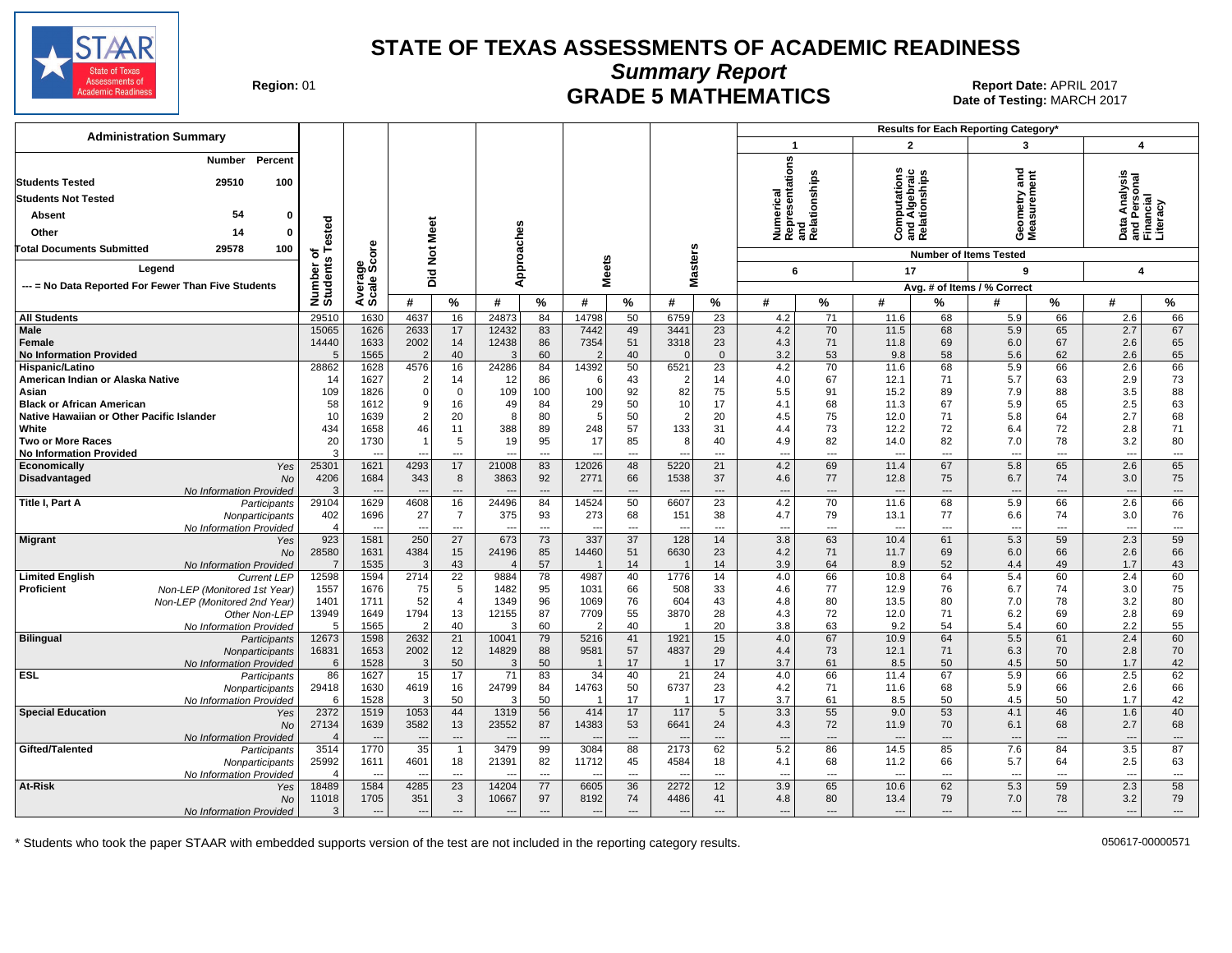

# **Summary Report**

Region: 01 **Region: 01 CONTRIGGLARGE 5 READING Report Date: APRIL 2017**<br>1201 **RADE 5 READING** Date of Testing: MARCH

| $\overline{\mathbf{3}}$<br>$\overline{\mathbf{z}}$<br>$\mathbf{1}$<br>Percent<br>Number<br>Understanding/<br>Analysis<br>Across Genres<br>Understanding/<br>Analysis of<br>Informational<br>Texts<br>tanding/<br>ų,<br><b>Students Tested</b><br>1902<br>100<br>Ř,<br>৳<br><b>Students Not Tested</b><br>್ತೂ ರೆ<br>$\frac{5}{5}$<br>2<br>3<br>$\mathbf{0}$<br>Absent<br>Analys<br>Literal<br>Tested<br>Meet<br>Approaches<br>Other<br>$\Omega$<br>$\Omega$<br>5<br>ge<br>Score<br><b>Masters</b><br><b>Did Not</b><br><b>Total Documents Submitted</b><br>1905<br>100<br>৳<br><b>Number of Items Tested</b><br>Number o'<br>Students<br><b>Meets</b><br>Legend<br>16<br>8<br>14<br>cale;<br>--- = No Data Reported For Fewer Than Five Students<br>Avg. # of Items / % Correct<br>∢ທັ<br>%<br>#<br>$\%$<br>#<br>%<br>#<br>%<br>#<br>#<br>%<br>#<br>%<br>%<br>#<br>78<br>790<br>42<br>305<br>59<br>1902<br>S-1554<br>419<br>22<br>1483<br>16<br>5.2<br>65<br>9.9<br>62<br>8.3<br><b>All Students</b><br>943<br>$S-1541$<br>239<br>25<br>704<br>75<br>367<br>132<br>5.0<br>9.6<br>60<br>57<br>Male<br>39<br>14<br>63<br>8.0<br>959<br>180<br>779<br>423<br>173<br>Female<br>S-1566<br>19<br>81<br>44<br>18<br>5.3<br>67<br>10.1<br>63<br>8.6<br>61<br><b>No Information Provided</b><br>$\Omega$<br>$\sim$<br>---<br>$\overline{a}$<br>$\sim$<br>$\overline{a}$<br>$\overline{\phantom{a}}$<br>---<br>$\qquad \qquad \cdots$<br>$\overline{\phantom{a}}$<br>$---$<br>$\overline{a}$<br>$\overline{a}$<br>$\overline{a}$<br>782<br>5.2<br>59<br>$S-1553$<br>418<br>$\overline{22}$<br>78<br>300<br>9.9<br>62<br>8.3<br>1886<br>1468<br>41<br>16<br>65<br>Hispanic/Latino<br>$\overline{2}$<br>American Indian or Alaska Native<br>$\overline{\phantom{a}}$<br>---<br>$\qquad \qquad \cdots$<br>$\overline{\phantom{a}}$<br>---<br>---<br>$\overline{\phantom{a}}$<br>$\overline{\phantom{a}}$<br>$\overline{\phantom{a}}$<br>$\overline{a}$<br>$\overline{\phantom{a}}$<br>$\overline{\phantom{a}}$<br>$\hspace{0.05cm} \ldots$<br>---<br>$\overline{\phantom{a}}$<br>Asian<br>$\Omega$<br>$\overline{\phantom{a}}$<br>$\overline{\phantom{a}}$<br>---<br>---<br>$\overline{\phantom{a}}$<br>---<br>---<br>$\overline{\phantom{a}}$<br>---<br>$\cdots$<br>$\sim$<br>$---$<br>---<br>$---$<br>$\overline{\phantom{a}}$<br><b>Black or African American</b><br>$\Omega$<br>$\sim$<br>---<br>$---$<br>---<br>$\overline{\phantom{a}}$<br>$\overline{\phantom{a}}$<br>$\overline{a}$<br>$\overline{\phantom{a}}$<br>$---$<br>$\sim$<br>$---$<br>---<br>$---$<br>---<br>$\Omega$<br>Native Hawaiian or Other Pacific Islander<br>$\hspace{0.05cm} \ldots$<br>$\hspace{0.05cm} \ldots$<br>$\overline{\phantom{a}}$<br>$\overline{\phantom{a}}$<br>---<br>---<br>$\overline{\phantom{a}}$<br>---<br>---<br>$\overline{\phantom{a}}$<br>---<br>$\hspace{0.05cm} \ldots$<br>$\sim$<br>$\overline{\phantom{a}}$<br>---<br>S-1609<br>$\overline{7}$<br>57<br>5.6<br>66<br>White<br>14<br>$\overline{1}$<br>13<br>93<br>8<br>5<br>36<br>71<br>69<br>9.3<br>11.1<br><b>Two or More Races</b><br>$\Omega$<br>$---$<br>$\overline{\phantom{a}}$<br>$\overline{a}$<br>$---$<br>$\overline{a}$<br>$---$<br>$-$<br>---<br>---<br>$---$<br>$\sim$<br>---<br>$\overline{\phantom{a}}$<br>$---$<br>---<br>$\Omega$<br><b>No Information Provided</b><br>$-$<br>$\sim$<br>$\overline{a}$<br>$\overline{a}$<br>$\sim$<br>$\overline{a}$<br>$-$<br>$\overline{a}$<br>$\sim$<br>$\overline{a}$<br>$\sim$<br>$\overline{a}$<br>$\sim$<br>1838<br>$S-1553$<br>409<br>$\overline{22}$<br>1429<br>761<br>291<br>16<br>5.2<br>9.8<br>62<br>59<br>Economically<br>Yes<br>78<br>41<br>65<br>8.3<br>No<br>64<br>29<br>22<br>5.3<br>65<br>60<br>Disadvantaged<br>S-1572<br>10<br>16<br>54<br>84<br>45<br>14<br>67<br>10.4<br>8.4<br>No Information Provided<br>$\mathbf{0}$<br>$\overline{\phantom{a}}$<br>$\overline{a}$<br>$\overline{\phantom{a}}$<br>$\overline{\phantom{a}}$<br>$\overline{a}$<br>$\overline{a}$<br>$\sim$<br>$---$<br>---<br>$\overline{\phantom{a}}$<br>1874<br>S-1553<br>22<br>1459<br>777<br>5.2<br>9.9<br>62<br>59<br>Title I, Part A<br>415<br>78<br>41<br>301<br>16<br>65<br>8.3<br>Participants<br>28<br>5.3<br>61<br>Nonparticipants<br>S-1560<br>14<br>24<br>86<br>13<br>46<br>14<br>66<br>10.0<br>62<br>8.6<br>$\overline{4}$<br>4<br>$\Omega$<br>No Information Provided<br>$\sim$<br>$-$<br>$-$<br>$-$<br>$\overline{a}$<br>$\overline{a}$<br>$\overline{\phantom{a}}$<br>$\sim$<br>$-$<br>$\sim$<br>61<br>$S-1510$<br>25<br>41<br>36<br>59<br>16<br>$\overline{26}$<br>13<br>4.9<br>8.6<br>54<br>7.3<br>52<br>8<br>61<br><b>Migrant</b><br>Yes<br>393<br>774<br>59<br><b>No</b><br>1840<br>$S-1555$<br>1447<br>79<br>297<br>16<br>5.2<br>9.9<br>62<br>21<br>42<br>65<br>8.3<br>No Information Provided<br>$\overline{a}$<br>$---$<br>$---$<br>$---$<br>$---$<br>$---$<br>---<br>$---$<br>$\overline{\phantom{a}}$<br>$\overline{\phantom{a}}$<br>$\overline{\phantom{a}}$<br>$\overline{a}$<br>1886<br>$S-1554$<br>414<br>$\overline{22}$<br>1472<br>78<br>784<br>303<br>5.2<br>9.9<br>62<br>59<br><b>Limited English</b><br><b>Current LEP</b><br>42<br>16<br>65<br>8.3<br><b>Proficient</b><br>Non-LEP (Monitored 1st Year)<br>0<br>---<br>$\cdots$<br>---<br>$\overline{a}$<br>$\overline{\phantom{a}}$<br>$---$<br>$\overline{\phantom{a}}$<br>$\overline{\phantom{a}}$<br>$\overline{\phantom{a}}$<br>$---$<br>---<br>---<br>---<br>---<br>---<br>Non-LEP (Monitored 2nd Year)<br>$\mathbf 0$<br>$\hspace{0.05cm} \ldots$<br>---<br>$\overline{\phantom{a}}$<br>---<br>---<br>$\overline{\phantom{a}}$<br>---<br>$\overline{\phantom{a}}$<br>---<br>$\hspace{0.05cm} \ldots$<br>$\sim$<br>$---$<br>$\overline{\phantom{a}}$<br>---<br>$---$<br>Other Non-LEP<br>15<br>S-1512<br>27<br>73<br>40<br>$\overline{2}$<br>13<br>9.3<br>58<br>7.5<br>54<br>$\overline{4}$<br>11<br>6<br>4.4<br>55<br>No Information Provided<br>$\overline{1}$<br>$\overline{a}$<br>---<br>$\overline{a}$<br>$\overline{a}$<br>$\overline{a}$<br>---<br>$\overline{\phantom{a}}$<br>$\overline{a}$<br>$---$<br>$\overline{a}$<br>$\overline{a}$<br>$-$<br>$\overline{a}$<br>59<br>1883<br>782<br>301<br>5.2<br><b>Bilingual</b><br>Participants<br>S-1554<br>413<br>22<br>1470<br>78<br>42<br>16<br>65<br>9.9<br>62<br>8.3<br>17<br>60<br>S-1547<br>24<br>13<br>76<br>8<br>47<br>24<br>4.7<br>59<br>9.8<br>61<br>8.4<br>Nonparticipants<br>$\overline{4}$<br>$\overline{4}$<br>$\overline{2}$<br>No Information Provided<br>$\cdots$<br>$\qquad \qquad \cdots$<br>$---$<br>---<br>$\qquad \qquad \cdots$<br>$\overline{\phantom{a}}$<br>$\overline{\phantom{a}}$<br>$\overline{\phantom{a}}$<br>---<br>$\overline{\phantom{a}}$<br>$\overline{\phantom{a}}$<br>$\cdots$<br>$\overline{a}$<br>$\overline{\phantom{a}}$<br>$\overline{\phantom{a}}$<br><b>ESL</b><br>Participants<br>$\mathbf{1}$<br>$\overline{\phantom{a}}$<br>$\overline{\phantom{a}}$<br>$\overline{a}$<br>$\overline{\phantom{a}}$<br>$\cdots$<br>---<br>$---$<br>$\sim$<br>$\overline{\phantom{a}}$<br>$\overline{\phantom{a}}$<br>$\overline{\phantom{a}}$<br>---<br>---<br>1897<br>790<br>59<br>S-1554<br>416<br>22<br>1481<br>78<br>42<br>305<br>16<br>5.2<br>9.9<br>62<br>8.3<br>65<br>Nonparticipants<br>No Information Provided<br>$\overline{4}$<br>---<br>$\overline{\phantom{a}}$<br>$\overline{\phantom{a}}$<br>$\overline{\phantom{a}}$<br>---<br>$\overline{\phantom{a}}$<br>$\overline{\phantom{a}}$<br>$\overline{\phantom{a}}$<br>$\overline{a}$<br>$\overline{\phantom{a}}$<br>$\overline{\phantom{a}}$<br>---<br>---<br>$\hspace{0.05cm} \ldots$<br>71<br>42<br>59<br>29<br>13<br>7.6<br>44<br><b>Special Education</b><br>S-1453<br>$\mathbf{3}$<br>4.1<br>51<br>47<br>41<br>18<br>$\overline{4}$<br>6.2<br>Yes<br>1830<br>376<br>1454<br>777<br>302<br>60<br><b>No</b><br>S-1558<br>21<br>79<br>42<br>17<br>5.2<br>65<br>10.0<br>62<br>8.4<br>No Information Provided<br>$\overline{1}$<br>$\cdots$<br>$\overline{\phantom{a}}$<br>$\overline{a}$<br>$\overline{a}$<br>$\overline{\phantom{a}}$<br>$\overline{a}$<br>$\overline{\phantom{a}}$<br>$\qquad \qquad \cdots$<br>$\overline{\phantom{a}}$<br>$\overline{\phantom{a}}$<br>$\overline{\phantom{a}}$<br>$\overline{\phantom{a}}$<br>$\overline{a}$<br>6.6<br>83<br>Gifted/Talented<br>51<br>$S-1732$<br>$\overline{2}$<br>49<br>96<br>44<br>86<br>34<br>82<br>12.8<br>80<br>Participants<br>$\overline{4}$<br>67<br>11.7<br>1850<br>S-1549<br>416<br>22<br>1434<br>78<br>746<br>271<br>5.1<br>64<br>9.8<br>61<br>58<br>Nonparticipants<br>40<br>15<br>8.2<br>No Information Provided<br>$\mathbf{1}$<br>$\overline{\phantom{a}}$<br>$\sim$<br>$---$<br>$\overline{a}$<br>$\sim$<br>$---$<br>$\overline{a}$<br>---<br>---<br>$---$<br>--<br>$\overline{\phantom{a}}$<br>59<br>411<br>$\overline{22}$<br>78<br>780<br>5.2<br>9.9<br>62<br>At-Risk<br>1872<br>S-1554<br>1461<br>42<br>301<br>16<br>65<br>8.3<br>Yes<br>29<br>S-1530<br>55<br>No<br>$\overline{7}$<br>24<br>22<br>76<br>10<br>34<br>14<br>4.9<br>62<br>9.6<br>60<br>7.7<br>4<br>No Information Provided<br>$\mathbf{1}$<br>---<br>$\overline{\phantom{a}}$<br>--<br>$\overline{\phantom{a}}$<br>---<br>$\overline{\phantom{a}}$<br>$---$<br>$\overline{a}$<br>---<br>---<br>---<br>$\overline{\phantom{a}}$<br>--- | <b>Administration Summary</b> |  |  |  |  |  |  | <b>Results for Each Reporting Category</b> |  |  |
|----------------------------------------------------------------------------------------------------------------------------------------------------------------------------------------------------------------------------------------------------------------------------------------------------------------------------------------------------------------------------------------------------------------------------------------------------------------------------------------------------------------------------------------------------------------------------------------------------------------------------------------------------------------------------------------------------------------------------------------------------------------------------------------------------------------------------------------------------------------------------------------------------------------------------------------------------------------------------------------------------------------------------------------------------------------------------------------------------------------------------------------------------------------------------------------------------------------------------------------------------------------------------------------------------------------------------------------------------------------------------------------------------------------------------------------------------------------------------------------------------------------------------------------------------------------------------------------------------------------------------------------------------------------------------------------------------------------------------------------------------------------------------------------------------------------------------------------------------------------------------------------------------------------------------------------------------------------------------------------------------------------------------------------------------------------------------------------------------------------------------------------------------------------------------------------------------------------------------------------------------------------------------------------------------------------------------------------------------------------------------------------------------------------------------------------------------------------------------------------------------------------------------------------------------------------------------------------------------------------------------------------------------------------------------------------------------------------------------------------------------------------------------------------------------------------------------------------------------------------------------------------------------------------------------------------------------------------------------------------------------------------------------------------------------------------------------------------------------------------------------------------------------------------------------------------------------------------------------------------------------------------------------------------------------------------------------------------------------------------------------------------------------------------------------------------------------------------------------------------------------------------------------------------------------------------------------------------------------------------------------------------------------------------------------------------------------------------------------------------------------------------------------------------------------------------------------------------------------------------------------------------------------------------------------------------------------------------------------------------------------------------------------------------------------------------------------------------------------------------------------------------------------------------------------------------------------------------------------------------------------------------------------------------------------------------------------------------------------------------------------------------------------------------------------------------------------------------------------------------------------------------------------------------------------------------------------------------------------------------------------------------------------------------------------------------------------------------------------------------------------------------------------------------------------------------------------------------------------------------------------------------------------------------------------------------------------------------------------------------------------------------------------------------------------------------------------------------------------------------------------------------------------------------------------------------------------------------------------------------------------------------------------------------------------------------------------------------------------------------------------------------------------------------------------------------------------------------------------------------------------------------------------------------------------------------------------------------------------------------------------------------------------------------------------------------------------------------------------------------------------------------------------------------------------------------------------------------------------------------------------------------------------------------------------------------------------------------------------------------------------------------------------------------------------------------------------------------------------------------------------------------------------------------------------------------------------------------------------------------------------------------------------------------------------------------------------------------------------------------------------------------------------------------------------------------------------------------------------------------------------------------------------------------------------------------------------------------------------------------------------------------------------------------------------------------------------------------------------------------------------------------------------------------------------------------------------------------------------------------------------------------------------------------------------------------------------------------------------------------------------------------------------------------------------------------------------------------------------------------------------------------------------------------------------------------------------------------------------------------------------------------------------------------------------------------------------------------------------------------------------------------------------------------------------------------------------------------------------------------------------------------------------------------------------------------------------------------------------------------------------------------------------------------------------------------------------------------------------------------------------------------------------------------------------------------------------------------------------------------------------------------------------------------------------------------------------------------------------------------------------------------------------------------------------------------------------------------------------------------------------------------------------------------------------------------------------------------------------------------------------------------------------------------------------------------------------------------------------------------------------------------------------------------------------------------------------------------------------------------------------------------------------------------------------------------------------------------------------------------------------------------------------------------------------------------------------------------------------------------------------------------------------------------------------------------------------------------------------------------------------------------------------------------------------------------------------------------------------------------------------------------------------------------------------------------------------------------------------------------------------------------------------------------------------------------------------------------------------------------------------------------------------------------------------------|-------------------------------|--|--|--|--|--|--|--------------------------------------------|--|--|
|                                                                                                                                                                                                                                                                                                                                                                                                                                                                                                                                                                                                                                                                                                                                                                                                                                                                                                                                                                                                                                                                                                                                                                                                                                                                                                                                                                                                                                                                                                                                                                                                                                                                                                                                                                                                                                                                                                                                                                                                                                                                                                                                                                                                                                                                                                                                                                                                                                                                                                                                                                                                                                                                                                                                                                                                                                                                                                                                                                                                                                                                                                                                                                                                                                                                                                                                                                                                                                                                                                                                                                                                                                                                                                                                                                                                                                                                                                                                                                                                                                                                                                                                                                                                                                                                                                                                                                                                                                                                                                                                                                                                                                                                                                                                                                                                                                                                                                                                                                                                                                                                                                                                                                                                                                                                                                                                                                                                                                                                                                                                                                                                                                                                                                                                                                                                                                                                                                                                                                                                                                                                                                                                                                                                                                                                                                                                                                                                                                                                                                                                                                                                                                                                                                                                                                                                                                                                                                                                                                                                                                                                                                                                                                                                                                                                                                                                                                                                                                                                                                                                                                                                                                                                                                                                                                                                                                                                                                                                                                                                                                                                                                                                                                                                                                                                                                                                                                                                                                                                                                                                                                                                                                                                                                                                                                                                                                                                                                                                                                                                                                                                                                                                                                                                                                                                                                          |                               |  |  |  |  |  |  |                                            |  |  |
|                                                                                                                                                                                                                                                                                                                                                                                                                                                                                                                                                                                                                                                                                                                                                                                                                                                                                                                                                                                                                                                                                                                                                                                                                                                                                                                                                                                                                                                                                                                                                                                                                                                                                                                                                                                                                                                                                                                                                                                                                                                                                                                                                                                                                                                                                                                                                                                                                                                                                                                                                                                                                                                                                                                                                                                                                                                                                                                                                                                                                                                                                                                                                                                                                                                                                                                                                                                                                                                                                                                                                                                                                                                                                                                                                                                                                                                                                                                                                                                                                                                                                                                                                                                                                                                                                                                                                                                                                                                                                                                                                                                                                                                                                                                                                                                                                                                                                                                                                                                                                                                                                                                                                                                                                                                                                                                                                                                                                                                                                                                                                                                                                                                                                                                                                                                                                                                                                                                                                                                                                                                                                                                                                                                                                                                                                                                                                                                                                                                                                                                                                                                                                                                                                                                                                                                                                                                                                                                                                                                                                                                                                                                                                                                                                                                                                                                                                                                                                                                                                                                                                                                                                                                                                                                                                                                                                                                                                                                                                                                                                                                                                                                                                                                                                                                                                                                                                                                                                                                                                                                                                                                                                                                                                                                                                                                                                                                                                                                                                                                                                                                                                                                                                                                                                                                                                                          |                               |  |  |  |  |  |  |                                            |  |  |
|                                                                                                                                                                                                                                                                                                                                                                                                                                                                                                                                                                                                                                                                                                                                                                                                                                                                                                                                                                                                                                                                                                                                                                                                                                                                                                                                                                                                                                                                                                                                                                                                                                                                                                                                                                                                                                                                                                                                                                                                                                                                                                                                                                                                                                                                                                                                                                                                                                                                                                                                                                                                                                                                                                                                                                                                                                                                                                                                                                                                                                                                                                                                                                                                                                                                                                                                                                                                                                                                                                                                                                                                                                                                                                                                                                                                                                                                                                                                                                                                                                                                                                                                                                                                                                                                                                                                                                                                                                                                                                                                                                                                                                                                                                                                                                                                                                                                                                                                                                                                                                                                                                                                                                                                                                                                                                                                                                                                                                                                                                                                                                                                                                                                                                                                                                                                                                                                                                                                                                                                                                                                                                                                                                                                                                                                                                                                                                                                                                                                                                                                                                                                                                                                                                                                                                                                                                                                                                                                                                                                                                                                                                                                                                                                                                                                                                                                                                                                                                                                                                                                                                                                                                                                                                                                                                                                                                                                                                                                                                                                                                                                                                                                                                                                                                                                                                                                                                                                                                                                                                                                                                                                                                                                                                                                                                                                                                                                                                                                                                                                                                                                                                                                                                                                                                                                                                          |                               |  |  |  |  |  |  |                                            |  |  |
|                                                                                                                                                                                                                                                                                                                                                                                                                                                                                                                                                                                                                                                                                                                                                                                                                                                                                                                                                                                                                                                                                                                                                                                                                                                                                                                                                                                                                                                                                                                                                                                                                                                                                                                                                                                                                                                                                                                                                                                                                                                                                                                                                                                                                                                                                                                                                                                                                                                                                                                                                                                                                                                                                                                                                                                                                                                                                                                                                                                                                                                                                                                                                                                                                                                                                                                                                                                                                                                                                                                                                                                                                                                                                                                                                                                                                                                                                                                                                                                                                                                                                                                                                                                                                                                                                                                                                                                                                                                                                                                                                                                                                                                                                                                                                                                                                                                                                                                                                                                                                                                                                                                                                                                                                                                                                                                                                                                                                                                                                                                                                                                                                                                                                                                                                                                                                                                                                                                                                                                                                                                                                                                                                                                                                                                                                                                                                                                                                                                                                                                                                                                                                                                                                                                                                                                                                                                                                                                                                                                                                                                                                                                                                                                                                                                                                                                                                                                                                                                                                                                                                                                                                                                                                                                                                                                                                                                                                                                                                                                                                                                                                                                                                                                                                                                                                                                                                                                                                                                                                                                                                                                                                                                                                                                                                                                                                                                                                                                                                                                                                                                                                                                                                                                                                                                                                                          |                               |  |  |  |  |  |  |                                            |  |  |
|                                                                                                                                                                                                                                                                                                                                                                                                                                                                                                                                                                                                                                                                                                                                                                                                                                                                                                                                                                                                                                                                                                                                                                                                                                                                                                                                                                                                                                                                                                                                                                                                                                                                                                                                                                                                                                                                                                                                                                                                                                                                                                                                                                                                                                                                                                                                                                                                                                                                                                                                                                                                                                                                                                                                                                                                                                                                                                                                                                                                                                                                                                                                                                                                                                                                                                                                                                                                                                                                                                                                                                                                                                                                                                                                                                                                                                                                                                                                                                                                                                                                                                                                                                                                                                                                                                                                                                                                                                                                                                                                                                                                                                                                                                                                                                                                                                                                                                                                                                                                                                                                                                                                                                                                                                                                                                                                                                                                                                                                                                                                                                                                                                                                                                                                                                                                                                                                                                                                                                                                                                                                                                                                                                                                                                                                                                                                                                                                                                                                                                                                                                                                                                                                                                                                                                                                                                                                                                                                                                                                                                                                                                                                                                                                                                                                                                                                                                                                                                                                                                                                                                                                                                                                                                                                                                                                                                                                                                                                                                                                                                                                                                                                                                                                                                                                                                                                                                                                                                                                                                                                                                                                                                                                                                                                                                                                                                                                                                                                                                                                                                                                                                                                                                                                                                                                                                          |                               |  |  |  |  |  |  |                                            |  |  |
|                                                                                                                                                                                                                                                                                                                                                                                                                                                                                                                                                                                                                                                                                                                                                                                                                                                                                                                                                                                                                                                                                                                                                                                                                                                                                                                                                                                                                                                                                                                                                                                                                                                                                                                                                                                                                                                                                                                                                                                                                                                                                                                                                                                                                                                                                                                                                                                                                                                                                                                                                                                                                                                                                                                                                                                                                                                                                                                                                                                                                                                                                                                                                                                                                                                                                                                                                                                                                                                                                                                                                                                                                                                                                                                                                                                                                                                                                                                                                                                                                                                                                                                                                                                                                                                                                                                                                                                                                                                                                                                                                                                                                                                                                                                                                                                                                                                                                                                                                                                                                                                                                                                                                                                                                                                                                                                                                                                                                                                                                                                                                                                                                                                                                                                                                                                                                                                                                                                                                                                                                                                                                                                                                                                                                                                                                                                                                                                                                                                                                                                                                                                                                                                                                                                                                                                                                                                                                                                                                                                                                                                                                                                                                                                                                                                                                                                                                                                                                                                                                                                                                                                                                                                                                                                                                                                                                                                                                                                                                                                                                                                                                                                                                                                                                                                                                                                                                                                                                                                                                                                                                                                                                                                                                                                                                                                                                                                                                                                                                                                                                                                                                                                                                                                                                                                                                                          |                               |  |  |  |  |  |  |                                            |  |  |
|                                                                                                                                                                                                                                                                                                                                                                                                                                                                                                                                                                                                                                                                                                                                                                                                                                                                                                                                                                                                                                                                                                                                                                                                                                                                                                                                                                                                                                                                                                                                                                                                                                                                                                                                                                                                                                                                                                                                                                                                                                                                                                                                                                                                                                                                                                                                                                                                                                                                                                                                                                                                                                                                                                                                                                                                                                                                                                                                                                                                                                                                                                                                                                                                                                                                                                                                                                                                                                                                                                                                                                                                                                                                                                                                                                                                                                                                                                                                                                                                                                                                                                                                                                                                                                                                                                                                                                                                                                                                                                                                                                                                                                                                                                                                                                                                                                                                                                                                                                                                                                                                                                                                                                                                                                                                                                                                                                                                                                                                                                                                                                                                                                                                                                                                                                                                                                                                                                                                                                                                                                                                                                                                                                                                                                                                                                                                                                                                                                                                                                                                                                                                                                                                                                                                                                                                                                                                                                                                                                                                                                                                                                                                                                                                                                                                                                                                                                                                                                                                                                                                                                                                                                                                                                                                                                                                                                                                                                                                                                                                                                                                                                                                                                                                                                                                                                                                                                                                                                                                                                                                                                                                                                                                                                                                                                                                                                                                                                                                                                                                                                                                                                                                                                                                                                                                                                          |                               |  |  |  |  |  |  |                                            |  |  |
|                                                                                                                                                                                                                                                                                                                                                                                                                                                                                                                                                                                                                                                                                                                                                                                                                                                                                                                                                                                                                                                                                                                                                                                                                                                                                                                                                                                                                                                                                                                                                                                                                                                                                                                                                                                                                                                                                                                                                                                                                                                                                                                                                                                                                                                                                                                                                                                                                                                                                                                                                                                                                                                                                                                                                                                                                                                                                                                                                                                                                                                                                                                                                                                                                                                                                                                                                                                                                                                                                                                                                                                                                                                                                                                                                                                                                                                                                                                                                                                                                                                                                                                                                                                                                                                                                                                                                                                                                                                                                                                                                                                                                                                                                                                                                                                                                                                                                                                                                                                                                                                                                                                                                                                                                                                                                                                                                                                                                                                                                                                                                                                                                                                                                                                                                                                                                                                                                                                                                                                                                                                                                                                                                                                                                                                                                                                                                                                                                                                                                                                                                                                                                                                                                                                                                                                                                                                                                                                                                                                                                                                                                                                                                                                                                                                                                                                                                                                                                                                                                                                                                                                                                                                                                                                                                                                                                                                                                                                                                                                                                                                                                                                                                                                                                                                                                                                                                                                                                                                                                                                                                                                                                                                                                                                                                                                                                                                                                                                                                                                                                                                                                                                                                                                                                                                                                                          |                               |  |  |  |  |  |  |                                            |  |  |
|                                                                                                                                                                                                                                                                                                                                                                                                                                                                                                                                                                                                                                                                                                                                                                                                                                                                                                                                                                                                                                                                                                                                                                                                                                                                                                                                                                                                                                                                                                                                                                                                                                                                                                                                                                                                                                                                                                                                                                                                                                                                                                                                                                                                                                                                                                                                                                                                                                                                                                                                                                                                                                                                                                                                                                                                                                                                                                                                                                                                                                                                                                                                                                                                                                                                                                                                                                                                                                                                                                                                                                                                                                                                                                                                                                                                                                                                                                                                                                                                                                                                                                                                                                                                                                                                                                                                                                                                                                                                                                                                                                                                                                                                                                                                                                                                                                                                                                                                                                                                                                                                                                                                                                                                                                                                                                                                                                                                                                                                                                                                                                                                                                                                                                                                                                                                                                                                                                                                                                                                                                                                                                                                                                                                                                                                                                                                                                                                                                                                                                                                                                                                                                                                                                                                                                                                                                                                                                                                                                                                                                                                                                                                                                                                                                                                                                                                                                                                                                                                                                                                                                                                                                                                                                                                                                                                                                                                                                                                                                                                                                                                                                                                                                                                                                                                                                                                                                                                                                                                                                                                                                                                                                                                                                                                                                                                                                                                                                                                                                                                                                                                                                                                                                                                                                                                                                          |                               |  |  |  |  |  |  |                                            |  |  |
|                                                                                                                                                                                                                                                                                                                                                                                                                                                                                                                                                                                                                                                                                                                                                                                                                                                                                                                                                                                                                                                                                                                                                                                                                                                                                                                                                                                                                                                                                                                                                                                                                                                                                                                                                                                                                                                                                                                                                                                                                                                                                                                                                                                                                                                                                                                                                                                                                                                                                                                                                                                                                                                                                                                                                                                                                                                                                                                                                                                                                                                                                                                                                                                                                                                                                                                                                                                                                                                                                                                                                                                                                                                                                                                                                                                                                                                                                                                                                                                                                                                                                                                                                                                                                                                                                                                                                                                                                                                                                                                                                                                                                                                                                                                                                                                                                                                                                                                                                                                                                                                                                                                                                                                                                                                                                                                                                                                                                                                                                                                                                                                                                                                                                                                                                                                                                                                                                                                                                                                                                                                                                                                                                                                                                                                                                                                                                                                                                                                                                                                                                                                                                                                                                                                                                                                                                                                                                                                                                                                                                                                                                                                                                                                                                                                                                                                                                                                                                                                                                                                                                                                                                                                                                                                                                                                                                                                                                                                                                                                                                                                                                                                                                                                                                                                                                                                                                                                                                                                                                                                                                                                                                                                                                                                                                                                                                                                                                                                                                                                                                                                                                                                                                                                                                                                                                                          |                               |  |  |  |  |  |  |                                            |  |  |
|                                                                                                                                                                                                                                                                                                                                                                                                                                                                                                                                                                                                                                                                                                                                                                                                                                                                                                                                                                                                                                                                                                                                                                                                                                                                                                                                                                                                                                                                                                                                                                                                                                                                                                                                                                                                                                                                                                                                                                                                                                                                                                                                                                                                                                                                                                                                                                                                                                                                                                                                                                                                                                                                                                                                                                                                                                                                                                                                                                                                                                                                                                                                                                                                                                                                                                                                                                                                                                                                                                                                                                                                                                                                                                                                                                                                                                                                                                                                                                                                                                                                                                                                                                                                                                                                                                                                                                                                                                                                                                                                                                                                                                                                                                                                                                                                                                                                                                                                                                                                                                                                                                                                                                                                                                                                                                                                                                                                                                                                                                                                                                                                                                                                                                                                                                                                                                                                                                                                                                                                                                                                                                                                                                                                                                                                                                                                                                                                                                                                                                                                                                                                                                                                                                                                                                                                                                                                                                                                                                                                                                                                                                                                                                                                                                                                                                                                                                                                                                                                                                                                                                                                                                                                                                                                                                                                                                                                                                                                                                                                                                                                                                                                                                                                                                                                                                                                                                                                                                                                                                                                                                                                                                                                                                                                                                                                                                                                                                                                                                                                                                                                                                                                                                                                                                                                                                          |                               |  |  |  |  |  |  |                                            |  |  |
|                                                                                                                                                                                                                                                                                                                                                                                                                                                                                                                                                                                                                                                                                                                                                                                                                                                                                                                                                                                                                                                                                                                                                                                                                                                                                                                                                                                                                                                                                                                                                                                                                                                                                                                                                                                                                                                                                                                                                                                                                                                                                                                                                                                                                                                                                                                                                                                                                                                                                                                                                                                                                                                                                                                                                                                                                                                                                                                                                                                                                                                                                                                                                                                                                                                                                                                                                                                                                                                                                                                                                                                                                                                                                                                                                                                                                                                                                                                                                                                                                                                                                                                                                                                                                                                                                                                                                                                                                                                                                                                                                                                                                                                                                                                                                                                                                                                                                                                                                                                                                                                                                                                                                                                                                                                                                                                                                                                                                                                                                                                                                                                                                                                                                                                                                                                                                                                                                                                                                                                                                                                                                                                                                                                                                                                                                                                                                                                                                                                                                                                                                                                                                                                                                                                                                                                                                                                                                                                                                                                                                                                                                                                                                                                                                                                                                                                                                                                                                                                                                                                                                                                                                                                                                                                                                                                                                                                                                                                                                                                                                                                                                                                                                                                                                                                                                                                                                                                                                                                                                                                                                                                                                                                                                                                                                                                                                                                                                                                                                                                                                                                                                                                                                                                                                                                                                                          |                               |  |  |  |  |  |  |                                            |  |  |
|                                                                                                                                                                                                                                                                                                                                                                                                                                                                                                                                                                                                                                                                                                                                                                                                                                                                                                                                                                                                                                                                                                                                                                                                                                                                                                                                                                                                                                                                                                                                                                                                                                                                                                                                                                                                                                                                                                                                                                                                                                                                                                                                                                                                                                                                                                                                                                                                                                                                                                                                                                                                                                                                                                                                                                                                                                                                                                                                                                                                                                                                                                                                                                                                                                                                                                                                                                                                                                                                                                                                                                                                                                                                                                                                                                                                                                                                                                                                                                                                                                                                                                                                                                                                                                                                                                                                                                                                                                                                                                                                                                                                                                                                                                                                                                                                                                                                                                                                                                                                                                                                                                                                                                                                                                                                                                                                                                                                                                                                                                                                                                                                                                                                                                                                                                                                                                                                                                                                                                                                                                                                                                                                                                                                                                                                                                                                                                                                                                                                                                                                                                                                                                                                                                                                                                                                                                                                                                                                                                                                                                                                                                                                                                                                                                                                                                                                                                                                                                                                                                                                                                                                                                                                                                                                                                                                                                                                                                                                                                                                                                                                                                                                                                                                                                                                                                                                                                                                                                                                                                                                                                                                                                                                                                                                                                                                                                                                                                                                                                                                                                                                                                                                                                                                                                                                                                          |                               |  |  |  |  |  |  |                                            |  |  |
|                                                                                                                                                                                                                                                                                                                                                                                                                                                                                                                                                                                                                                                                                                                                                                                                                                                                                                                                                                                                                                                                                                                                                                                                                                                                                                                                                                                                                                                                                                                                                                                                                                                                                                                                                                                                                                                                                                                                                                                                                                                                                                                                                                                                                                                                                                                                                                                                                                                                                                                                                                                                                                                                                                                                                                                                                                                                                                                                                                                                                                                                                                                                                                                                                                                                                                                                                                                                                                                                                                                                                                                                                                                                                                                                                                                                                                                                                                                                                                                                                                                                                                                                                                                                                                                                                                                                                                                                                                                                                                                                                                                                                                                                                                                                                                                                                                                                                                                                                                                                                                                                                                                                                                                                                                                                                                                                                                                                                                                                                                                                                                                                                                                                                                                                                                                                                                                                                                                                                                                                                                                                                                                                                                                                                                                                                                                                                                                                                                                                                                                                                                                                                                                                                                                                                                                                                                                                                                                                                                                                                                                                                                                                                                                                                                                                                                                                                                                                                                                                                                                                                                                                                                                                                                                                                                                                                                                                                                                                                                                                                                                                                                                                                                                                                                                                                                                                                                                                                                                                                                                                                                                                                                                                                                                                                                                                                                                                                                                                                                                                                                                                                                                                                                                                                                                                                                          |                               |  |  |  |  |  |  |                                            |  |  |
|                                                                                                                                                                                                                                                                                                                                                                                                                                                                                                                                                                                                                                                                                                                                                                                                                                                                                                                                                                                                                                                                                                                                                                                                                                                                                                                                                                                                                                                                                                                                                                                                                                                                                                                                                                                                                                                                                                                                                                                                                                                                                                                                                                                                                                                                                                                                                                                                                                                                                                                                                                                                                                                                                                                                                                                                                                                                                                                                                                                                                                                                                                                                                                                                                                                                                                                                                                                                                                                                                                                                                                                                                                                                                                                                                                                                                                                                                                                                                                                                                                                                                                                                                                                                                                                                                                                                                                                                                                                                                                                                                                                                                                                                                                                                                                                                                                                                                                                                                                                                                                                                                                                                                                                                                                                                                                                                                                                                                                                                                                                                                                                                                                                                                                                                                                                                                                                                                                                                                                                                                                                                                                                                                                                                                                                                                                                                                                                                                                                                                                                                                                                                                                                                                                                                                                                                                                                                                                                                                                                                                                                                                                                                                                                                                                                                                                                                                                                                                                                                                                                                                                                                                                                                                                                                                                                                                                                                                                                                                                                                                                                                                                                                                                                                                                                                                                                                                                                                                                                                                                                                                                                                                                                                                                                                                                                                                                                                                                                                                                                                                                                                                                                                                                                                                                                                                                          |                               |  |  |  |  |  |  |                                            |  |  |
|                                                                                                                                                                                                                                                                                                                                                                                                                                                                                                                                                                                                                                                                                                                                                                                                                                                                                                                                                                                                                                                                                                                                                                                                                                                                                                                                                                                                                                                                                                                                                                                                                                                                                                                                                                                                                                                                                                                                                                                                                                                                                                                                                                                                                                                                                                                                                                                                                                                                                                                                                                                                                                                                                                                                                                                                                                                                                                                                                                                                                                                                                                                                                                                                                                                                                                                                                                                                                                                                                                                                                                                                                                                                                                                                                                                                                                                                                                                                                                                                                                                                                                                                                                                                                                                                                                                                                                                                                                                                                                                                                                                                                                                                                                                                                                                                                                                                                                                                                                                                                                                                                                                                                                                                                                                                                                                                                                                                                                                                                                                                                                                                                                                                                                                                                                                                                                                                                                                                                                                                                                                                                                                                                                                                                                                                                                                                                                                                                                                                                                                                                                                                                                                                                                                                                                                                                                                                                                                                                                                                                                                                                                                                                                                                                                                                                                                                                                                                                                                                                                                                                                                                                                                                                                                                                                                                                                                                                                                                                                                                                                                                                                                                                                                                                                                                                                                                                                                                                                                                                                                                                                                                                                                                                                                                                                                                                                                                                                                                                                                                                                                                                                                                                                                                                                                                                                          |                               |  |  |  |  |  |  |                                            |  |  |
|                                                                                                                                                                                                                                                                                                                                                                                                                                                                                                                                                                                                                                                                                                                                                                                                                                                                                                                                                                                                                                                                                                                                                                                                                                                                                                                                                                                                                                                                                                                                                                                                                                                                                                                                                                                                                                                                                                                                                                                                                                                                                                                                                                                                                                                                                                                                                                                                                                                                                                                                                                                                                                                                                                                                                                                                                                                                                                                                                                                                                                                                                                                                                                                                                                                                                                                                                                                                                                                                                                                                                                                                                                                                                                                                                                                                                                                                                                                                                                                                                                                                                                                                                                                                                                                                                                                                                                                                                                                                                                                                                                                                                                                                                                                                                                                                                                                                                                                                                                                                                                                                                                                                                                                                                                                                                                                                                                                                                                                                                                                                                                                                                                                                                                                                                                                                                                                                                                                                                                                                                                                                                                                                                                                                                                                                                                                                                                                                                                                                                                                                                                                                                                                                                                                                                                                                                                                                                                                                                                                                                                                                                                                                                                                                                                                                                                                                                                                                                                                                                                                                                                                                                                                                                                                                                                                                                                                                                                                                                                                                                                                                                                                                                                                                                                                                                                                                                                                                                                                                                                                                                                                                                                                                                                                                                                                                                                                                                                                                                                                                                                                                                                                                                                                                                                                                                                          |                               |  |  |  |  |  |  |                                            |  |  |
|                                                                                                                                                                                                                                                                                                                                                                                                                                                                                                                                                                                                                                                                                                                                                                                                                                                                                                                                                                                                                                                                                                                                                                                                                                                                                                                                                                                                                                                                                                                                                                                                                                                                                                                                                                                                                                                                                                                                                                                                                                                                                                                                                                                                                                                                                                                                                                                                                                                                                                                                                                                                                                                                                                                                                                                                                                                                                                                                                                                                                                                                                                                                                                                                                                                                                                                                                                                                                                                                                                                                                                                                                                                                                                                                                                                                                                                                                                                                                                                                                                                                                                                                                                                                                                                                                                                                                                                                                                                                                                                                                                                                                                                                                                                                                                                                                                                                                                                                                                                                                                                                                                                                                                                                                                                                                                                                                                                                                                                                                                                                                                                                                                                                                                                                                                                                                                                                                                                                                                                                                                                                                                                                                                                                                                                                                                                                                                                                                                                                                                                                                                                                                                                                                                                                                                                                                                                                                                                                                                                                                                                                                                                                                                                                                                                                                                                                                                                                                                                                                                                                                                                                                                                                                                                                                                                                                                                                                                                                                                                                                                                                                                                                                                                                                                                                                                                                                                                                                                                                                                                                                                                                                                                                                                                                                                                                                                                                                                                                                                                                                                                                                                                                                                                                                                                                                                          |                               |  |  |  |  |  |  |                                            |  |  |
|                                                                                                                                                                                                                                                                                                                                                                                                                                                                                                                                                                                                                                                                                                                                                                                                                                                                                                                                                                                                                                                                                                                                                                                                                                                                                                                                                                                                                                                                                                                                                                                                                                                                                                                                                                                                                                                                                                                                                                                                                                                                                                                                                                                                                                                                                                                                                                                                                                                                                                                                                                                                                                                                                                                                                                                                                                                                                                                                                                                                                                                                                                                                                                                                                                                                                                                                                                                                                                                                                                                                                                                                                                                                                                                                                                                                                                                                                                                                                                                                                                                                                                                                                                                                                                                                                                                                                                                                                                                                                                                                                                                                                                                                                                                                                                                                                                                                                                                                                                                                                                                                                                                                                                                                                                                                                                                                                                                                                                                                                                                                                                                                                                                                                                                                                                                                                                                                                                                                                                                                                                                                                                                                                                                                                                                                                                                                                                                                                                                                                                                                                                                                                                                                                                                                                                                                                                                                                                                                                                                                                                                                                                                                                                                                                                                                                                                                                                                                                                                                                                                                                                                                                                                                                                                                                                                                                                                                                                                                                                                                                                                                                                                                                                                                                                                                                                                                                                                                                                                                                                                                                                                                                                                                                                                                                                                                                                                                                                                                                                                                                                                                                                                                                                                                                                                                                                          |                               |  |  |  |  |  |  |                                            |  |  |
|                                                                                                                                                                                                                                                                                                                                                                                                                                                                                                                                                                                                                                                                                                                                                                                                                                                                                                                                                                                                                                                                                                                                                                                                                                                                                                                                                                                                                                                                                                                                                                                                                                                                                                                                                                                                                                                                                                                                                                                                                                                                                                                                                                                                                                                                                                                                                                                                                                                                                                                                                                                                                                                                                                                                                                                                                                                                                                                                                                                                                                                                                                                                                                                                                                                                                                                                                                                                                                                                                                                                                                                                                                                                                                                                                                                                                                                                                                                                                                                                                                                                                                                                                                                                                                                                                                                                                                                                                                                                                                                                                                                                                                                                                                                                                                                                                                                                                                                                                                                                                                                                                                                                                                                                                                                                                                                                                                                                                                                                                                                                                                                                                                                                                                                                                                                                                                                                                                                                                                                                                                                                                                                                                                                                                                                                                                                                                                                                                                                                                                                                                                                                                                                                                                                                                                                                                                                                                                                                                                                                                                                                                                                                                                                                                                                                                                                                                                                                                                                                                                                                                                                                                                                                                                                                                                                                                                                                                                                                                                                                                                                                                                                                                                                                                                                                                                                                                                                                                                                                                                                                                                                                                                                                                                                                                                                                                                                                                                                                                                                                                                                                                                                                                                                                                                                                                                          |                               |  |  |  |  |  |  |                                            |  |  |
|                                                                                                                                                                                                                                                                                                                                                                                                                                                                                                                                                                                                                                                                                                                                                                                                                                                                                                                                                                                                                                                                                                                                                                                                                                                                                                                                                                                                                                                                                                                                                                                                                                                                                                                                                                                                                                                                                                                                                                                                                                                                                                                                                                                                                                                                                                                                                                                                                                                                                                                                                                                                                                                                                                                                                                                                                                                                                                                                                                                                                                                                                                                                                                                                                                                                                                                                                                                                                                                                                                                                                                                                                                                                                                                                                                                                                                                                                                                                                                                                                                                                                                                                                                                                                                                                                                                                                                                                                                                                                                                                                                                                                                                                                                                                                                                                                                                                                                                                                                                                                                                                                                                                                                                                                                                                                                                                                                                                                                                                                                                                                                                                                                                                                                                                                                                                                                                                                                                                                                                                                                                                                                                                                                                                                                                                                                                                                                                                                                                                                                                                                                                                                                                                                                                                                                                                                                                                                                                                                                                                                                                                                                                                                                                                                                                                                                                                                                                                                                                                                                                                                                                                                                                                                                                                                                                                                                                                                                                                                                                                                                                                                                                                                                                                                                                                                                                                                                                                                                                                                                                                                                                                                                                                                                                                                                                                                                                                                                                                                                                                                                                                                                                                                                                                                                                                                                          |                               |  |  |  |  |  |  |                                            |  |  |
|                                                                                                                                                                                                                                                                                                                                                                                                                                                                                                                                                                                                                                                                                                                                                                                                                                                                                                                                                                                                                                                                                                                                                                                                                                                                                                                                                                                                                                                                                                                                                                                                                                                                                                                                                                                                                                                                                                                                                                                                                                                                                                                                                                                                                                                                                                                                                                                                                                                                                                                                                                                                                                                                                                                                                                                                                                                                                                                                                                                                                                                                                                                                                                                                                                                                                                                                                                                                                                                                                                                                                                                                                                                                                                                                                                                                                                                                                                                                                                                                                                                                                                                                                                                                                                                                                                                                                                                                                                                                                                                                                                                                                                                                                                                                                                                                                                                                                                                                                                                                                                                                                                                                                                                                                                                                                                                                                                                                                                                                                                                                                                                                                                                                                                                                                                                                                                                                                                                                                                                                                                                                                                                                                                                                                                                                                                                                                                                                                                                                                                                                                                                                                                                                                                                                                                                                                                                                                                                                                                                                                                                                                                                                                                                                                                                                                                                                                                                                                                                                                                                                                                                                                                                                                                                                                                                                                                                                                                                                                                                                                                                                                                                                                                                                                                                                                                                                                                                                                                                                                                                                                                                                                                                                                                                                                                                                                                                                                                                                                                                                                                                                                                                                                                                                                                                                                                          |                               |  |  |  |  |  |  |                                            |  |  |
|                                                                                                                                                                                                                                                                                                                                                                                                                                                                                                                                                                                                                                                                                                                                                                                                                                                                                                                                                                                                                                                                                                                                                                                                                                                                                                                                                                                                                                                                                                                                                                                                                                                                                                                                                                                                                                                                                                                                                                                                                                                                                                                                                                                                                                                                                                                                                                                                                                                                                                                                                                                                                                                                                                                                                                                                                                                                                                                                                                                                                                                                                                                                                                                                                                                                                                                                                                                                                                                                                                                                                                                                                                                                                                                                                                                                                                                                                                                                                                                                                                                                                                                                                                                                                                                                                                                                                                                                                                                                                                                                                                                                                                                                                                                                                                                                                                                                                                                                                                                                                                                                                                                                                                                                                                                                                                                                                                                                                                                                                                                                                                                                                                                                                                                                                                                                                                                                                                                                                                                                                                                                                                                                                                                                                                                                                                                                                                                                                                                                                                                                                                                                                                                                                                                                                                                                                                                                                                                                                                                                                                                                                                                                                                                                                                                                                                                                                                                                                                                                                                                                                                                                                                                                                                                                                                                                                                                                                                                                                                                                                                                                                                                                                                                                                                                                                                                                                                                                                                                                                                                                                                                                                                                                                                                                                                                                                                                                                                                                                                                                                                                                                                                                                                                                                                                                                                          |                               |  |  |  |  |  |  |                                            |  |  |
|                                                                                                                                                                                                                                                                                                                                                                                                                                                                                                                                                                                                                                                                                                                                                                                                                                                                                                                                                                                                                                                                                                                                                                                                                                                                                                                                                                                                                                                                                                                                                                                                                                                                                                                                                                                                                                                                                                                                                                                                                                                                                                                                                                                                                                                                                                                                                                                                                                                                                                                                                                                                                                                                                                                                                                                                                                                                                                                                                                                                                                                                                                                                                                                                                                                                                                                                                                                                                                                                                                                                                                                                                                                                                                                                                                                                                                                                                                                                                                                                                                                                                                                                                                                                                                                                                                                                                                                                                                                                                                                                                                                                                                                                                                                                                                                                                                                                                                                                                                                                                                                                                                                                                                                                                                                                                                                                                                                                                                                                                                                                                                                                                                                                                                                                                                                                                                                                                                                                                                                                                                                                                                                                                                                                                                                                                                                                                                                                                                                                                                                                                                                                                                                                                                                                                                                                                                                                                                                                                                                                                                                                                                                                                                                                                                                                                                                                                                                                                                                                                                                                                                                                                                                                                                                                                                                                                                                                                                                                                                                                                                                                                                                                                                                                                                                                                                                                                                                                                                                                                                                                                                                                                                                                                                                                                                                                                                                                                                                                                                                                                                                                                                                                                                                                                                                                                                          |                               |  |  |  |  |  |  |                                            |  |  |
|                                                                                                                                                                                                                                                                                                                                                                                                                                                                                                                                                                                                                                                                                                                                                                                                                                                                                                                                                                                                                                                                                                                                                                                                                                                                                                                                                                                                                                                                                                                                                                                                                                                                                                                                                                                                                                                                                                                                                                                                                                                                                                                                                                                                                                                                                                                                                                                                                                                                                                                                                                                                                                                                                                                                                                                                                                                                                                                                                                                                                                                                                                                                                                                                                                                                                                                                                                                                                                                                                                                                                                                                                                                                                                                                                                                                                                                                                                                                                                                                                                                                                                                                                                                                                                                                                                                                                                                                                                                                                                                                                                                                                                                                                                                                                                                                                                                                                                                                                                                                                                                                                                                                                                                                                                                                                                                                                                                                                                                                                                                                                                                                                                                                                                                                                                                                                                                                                                                                                                                                                                                                                                                                                                                                                                                                                                                                                                                                                                                                                                                                                                                                                                                                                                                                                                                                                                                                                                                                                                                                                                                                                                                                                                                                                                                                                                                                                                                                                                                                                                                                                                                                                                                                                                                                                                                                                                                                                                                                                                                                                                                                                                                                                                                                                                                                                                                                                                                                                                                                                                                                                                                                                                                                                                                                                                                                                                                                                                                                                                                                                                                                                                                                                                                                                                                                                                          |                               |  |  |  |  |  |  |                                            |  |  |
|                                                                                                                                                                                                                                                                                                                                                                                                                                                                                                                                                                                                                                                                                                                                                                                                                                                                                                                                                                                                                                                                                                                                                                                                                                                                                                                                                                                                                                                                                                                                                                                                                                                                                                                                                                                                                                                                                                                                                                                                                                                                                                                                                                                                                                                                                                                                                                                                                                                                                                                                                                                                                                                                                                                                                                                                                                                                                                                                                                                                                                                                                                                                                                                                                                                                                                                                                                                                                                                                                                                                                                                                                                                                                                                                                                                                                                                                                                                                                                                                                                                                                                                                                                                                                                                                                                                                                                                                                                                                                                                                                                                                                                                                                                                                                                                                                                                                                                                                                                                                                                                                                                                                                                                                                                                                                                                                                                                                                                                                                                                                                                                                                                                                                                                                                                                                                                                                                                                                                                                                                                                                                                                                                                                                                                                                                                                                                                                                                                                                                                                                                                                                                                                                                                                                                                                                                                                                                                                                                                                                                                                                                                                                                                                                                                                                                                                                                                                                                                                                                                                                                                                                                                                                                                                                                                                                                                                                                                                                                                                                                                                                                                                                                                                                                                                                                                                                                                                                                                                                                                                                                                                                                                                                                                                                                                                                                                                                                                                                                                                                                                                                                                                                                                                                                                                                                                          |                               |  |  |  |  |  |  |                                            |  |  |
|                                                                                                                                                                                                                                                                                                                                                                                                                                                                                                                                                                                                                                                                                                                                                                                                                                                                                                                                                                                                                                                                                                                                                                                                                                                                                                                                                                                                                                                                                                                                                                                                                                                                                                                                                                                                                                                                                                                                                                                                                                                                                                                                                                                                                                                                                                                                                                                                                                                                                                                                                                                                                                                                                                                                                                                                                                                                                                                                                                                                                                                                                                                                                                                                                                                                                                                                                                                                                                                                                                                                                                                                                                                                                                                                                                                                                                                                                                                                                                                                                                                                                                                                                                                                                                                                                                                                                                                                                                                                                                                                                                                                                                                                                                                                                                                                                                                                                                                                                                                                                                                                                                                                                                                                                                                                                                                                                                                                                                                                                                                                                                                                                                                                                                                                                                                                                                                                                                                                                                                                                                                                                                                                                                                                                                                                                                                                                                                                                                                                                                                                                                                                                                                                                                                                                                                                                                                                                                                                                                                                                                                                                                                                                                                                                                                                                                                                                                                                                                                                                                                                                                                                                                                                                                                                                                                                                                                                                                                                                                                                                                                                                                                                                                                                                                                                                                                                                                                                                                                                                                                                                                                                                                                                                                                                                                                                                                                                                                                                                                                                                                                                                                                                                                                                                                                                                                          |                               |  |  |  |  |  |  |                                            |  |  |
|                                                                                                                                                                                                                                                                                                                                                                                                                                                                                                                                                                                                                                                                                                                                                                                                                                                                                                                                                                                                                                                                                                                                                                                                                                                                                                                                                                                                                                                                                                                                                                                                                                                                                                                                                                                                                                                                                                                                                                                                                                                                                                                                                                                                                                                                                                                                                                                                                                                                                                                                                                                                                                                                                                                                                                                                                                                                                                                                                                                                                                                                                                                                                                                                                                                                                                                                                                                                                                                                                                                                                                                                                                                                                                                                                                                                                                                                                                                                                                                                                                                                                                                                                                                                                                                                                                                                                                                                                                                                                                                                                                                                                                                                                                                                                                                                                                                                                                                                                                                                                                                                                                                                                                                                                                                                                                                                                                                                                                                                                                                                                                                                                                                                                                                                                                                                                                                                                                                                                                                                                                                                                                                                                                                                                                                                                                                                                                                                                                                                                                                                                                                                                                                                                                                                                                                                                                                                                                                                                                                                                                                                                                                                                                                                                                                                                                                                                                                                                                                                                                                                                                                                                                                                                                                                                                                                                                                                                                                                                                                                                                                                                                                                                                                                                                                                                                                                                                                                                                                                                                                                                                                                                                                                                                                                                                                                                                                                                                                                                                                                                                                                                                                                                                                                                                                                                                          |                               |  |  |  |  |  |  |                                            |  |  |
|                                                                                                                                                                                                                                                                                                                                                                                                                                                                                                                                                                                                                                                                                                                                                                                                                                                                                                                                                                                                                                                                                                                                                                                                                                                                                                                                                                                                                                                                                                                                                                                                                                                                                                                                                                                                                                                                                                                                                                                                                                                                                                                                                                                                                                                                                                                                                                                                                                                                                                                                                                                                                                                                                                                                                                                                                                                                                                                                                                                                                                                                                                                                                                                                                                                                                                                                                                                                                                                                                                                                                                                                                                                                                                                                                                                                                                                                                                                                                                                                                                                                                                                                                                                                                                                                                                                                                                                                                                                                                                                                                                                                                                                                                                                                                                                                                                                                                                                                                                                                                                                                                                                                                                                                                                                                                                                                                                                                                                                                                                                                                                                                                                                                                                                                                                                                                                                                                                                                                                                                                                                                                                                                                                                                                                                                                                                                                                                                                                                                                                                                                                                                                                                                                                                                                                                                                                                                                                                                                                                                                                                                                                                                                                                                                                                                                                                                                                                                                                                                                                                                                                                                                                                                                                                                                                                                                                                                                                                                                                                                                                                                                                                                                                                                                                                                                                                                                                                                                                                                                                                                                                                                                                                                                                                                                                                                                                                                                                                                                                                                                                                                                                                                                                                                                                                                                                          |                               |  |  |  |  |  |  |                                            |  |  |
|                                                                                                                                                                                                                                                                                                                                                                                                                                                                                                                                                                                                                                                                                                                                                                                                                                                                                                                                                                                                                                                                                                                                                                                                                                                                                                                                                                                                                                                                                                                                                                                                                                                                                                                                                                                                                                                                                                                                                                                                                                                                                                                                                                                                                                                                                                                                                                                                                                                                                                                                                                                                                                                                                                                                                                                                                                                                                                                                                                                                                                                                                                                                                                                                                                                                                                                                                                                                                                                                                                                                                                                                                                                                                                                                                                                                                                                                                                                                                                                                                                                                                                                                                                                                                                                                                                                                                                                                                                                                                                                                                                                                                                                                                                                                                                                                                                                                                                                                                                                                                                                                                                                                                                                                                                                                                                                                                                                                                                                                                                                                                                                                                                                                                                                                                                                                                                                                                                                                                                                                                                                                                                                                                                                                                                                                                                                                                                                                                                                                                                                                                                                                                                                                                                                                                                                                                                                                                                                                                                                                                                                                                                                                                                                                                                                                                                                                                                                                                                                                                                                                                                                                                                                                                                                                                                                                                                                                                                                                                                                                                                                                                                                                                                                                                                                                                                                                                                                                                                                                                                                                                                                                                                                                                                                                                                                                                                                                                                                                                                                                                                                                                                                                                                                                                                                                                                          |                               |  |  |  |  |  |  |                                            |  |  |
|                                                                                                                                                                                                                                                                                                                                                                                                                                                                                                                                                                                                                                                                                                                                                                                                                                                                                                                                                                                                                                                                                                                                                                                                                                                                                                                                                                                                                                                                                                                                                                                                                                                                                                                                                                                                                                                                                                                                                                                                                                                                                                                                                                                                                                                                                                                                                                                                                                                                                                                                                                                                                                                                                                                                                                                                                                                                                                                                                                                                                                                                                                                                                                                                                                                                                                                                                                                                                                                                                                                                                                                                                                                                                                                                                                                                                                                                                                                                                                                                                                                                                                                                                                                                                                                                                                                                                                                                                                                                                                                                                                                                                                                                                                                                                                                                                                                                                                                                                                                                                                                                                                                                                                                                                                                                                                                                                                                                                                                                                                                                                                                                                                                                                                                                                                                                                                                                                                                                                                                                                                                                                                                                                                                                                                                                                                                                                                                                                                                                                                                                                                                                                                                                                                                                                                                                                                                                                                                                                                                                                                                                                                                                                                                                                                                                                                                                                                                                                                                                                                                                                                                                                                                                                                                                                                                                                                                                                                                                                                                                                                                                                                                                                                                                                                                                                                                                                                                                                                                                                                                                                                                                                                                                                                                                                                                                                                                                                                                                                                                                                                                                                                                                                                                                                                                                                                          |                               |  |  |  |  |  |  |                                            |  |  |
|                                                                                                                                                                                                                                                                                                                                                                                                                                                                                                                                                                                                                                                                                                                                                                                                                                                                                                                                                                                                                                                                                                                                                                                                                                                                                                                                                                                                                                                                                                                                                                                                                                                                                                                                                                                                                                                                                                                                                                                                                                                                                                                                                                                                                                                                                                                                                                                                                                                                                                                                                                                                                                                                                                                                                                                                                                                                                                                                                                                                                                                                                                                                                                                                                                                                                                                                                                                                                                                                                                                                                                                                                                                                                                                                                                                                                                                                                                                                                                                                                                                                                                                                                                                                                                                                                                                                                                                                                                                                                                                                                                                                                                                                                                                                                                                                                                                                                                                                                                                                                                                                                                                                                                                                                                                                                                                                                                                                                                                                                                                                                                                                                                                                                                                                                                                                                                                                                                                                                                                                                                                                                                                                                                                                                                                                                                                                                                                                                                                                                                                                                                                                                                                                                                                                                                                                                                                                                                                                                                                                                                                                                                                                                                                                                                                                                                                                                                                                                                                                                                                                                                                                                                                                                                                                                                                                                                                                                                                                                                                                                                                                                                                                                                                                                                                                                                                                                                                                                                                                                                                                                                                                                                                                                                                                                                                                                                                                                                                                                                                                                                                                                                                                                                                                                                                                                                          |                               |  |  |  |  |  |  |                                            |  |  |
|                                                                                                                                                                                                                                                                                                                                                                                                                                                                                                                                                                                                                                                                                                                                                                                                                                                                                                                                                                                                                                                                                                                                                                                                                                                                                                                                                                                                                                                                                                                                                                                                                                                                                                                                                                                                                                                                                                                                                                                                                                                                                                                                                                                                                                                                                                                                                                                                                                                                                                                                                                                                                                                                                                                                                                                                                                                                                                                                                                                                                                                                                                                                                                                                                                                                                                                                                                                                                                                                                                                                                                                                                                                                                                                                                                                                                                                                                                                                                                                                                                                                                                                                                                                                                                                                                                                                                                                                                                                                                                                                                                                                                                                                                                                                                                                                                                                                                                                                                                                                                                                                                                                                                                                                                                                                                                                                                                                                                                                                                                                                                                                                                                                                                                                                                                                                                                                                                                                                                                                                                                                                                                                                                                                                                                                                                                                                                                                                                                                                                                                                                                                                                                                                                                                                                                                                                                                                                                                                                                                                                                                                                                                                                                                                                                                                                                                                                                                                                                                                                                                                                                                                                                                                                                                                                                                                                                                                                                                                                                                                                                                                                                                                                                                                                                                                                                                                                                                                                                                                                                                                                                                                                                                                                                                                                                                                                                                                                                                                                                                                                                                                                                                                                                                                                                                                                                          |                               |  |  |  |  |  |  |                                            |  |  |
|                                                                                                                                                                                                                                                                                                                                                                                                                                                                                                                                                                                                                                                                                                                                                                                                                                                                                                                                                                                                                                                                                                                                                                                                                                                                                                                                                                                                                                                                                                                                                                                                                                                                                                                                                                                                                                                                                                                                                                                                                                                                                                                                                                                                                                                                                                                                                                                                                                                                                                                                                                                                                                                                                                                                                                                                                                                                                                                                                                                                                                                                                                                                                                                                                                                                                                                                                                                                                                                                                                                                                                                                                                                                                                                                                                                                                                                                                                                                                                                                                                                                                                                                                                                                                                                                                                                                                                                                                                                                                                                                                                                                                                                                                                                                                                                                                                                                                                                                                                                                                                                                                                                                                                                                                                                                                                                                                                                                                                                                                                                                                                                                                                                                                                                                                                                                                                                                                                                                                                                                                                                                                                                                                                                                                                                                                                                                                                                                                                                                                                                                                                                                                                                                                                                                                                                                                                                                                                                                                                                                                                                                                                                                                                                                                                                                                                                                                                                                                                                                                                                                                                                                                                                                                                                                                                                                                                                                                                                                                                                                                                                                                                                                                                                                                                                                                                                                                                                                                                                                                                                                                                                                                                                                                                                                                                                                                                                                                                                                                                                                                                                                                                                                                                                                                                                                                                          |                               |  |  |  |  |  |  |                                            |  |  |
|                                                                                                                                                                                                                                                                                                                                                                                                                                                                                                                                                                                                                                                                                                                                                                                                                                                                                                                                                                                                                                                                                                                                                                                                                                                                                                                                                                                                                                                                                                                                                                                                                                                                                                                                                                                                                                                                                                                                                                                                                                                                                                                                                                                                                                                                                                                                                                                                                                                                                                                                                                                                                                                                                                                                                                                                                                                                                                                                                                                                                                                                                                                                                                                                                                                                                                                                                                                                                                                                                                                                                                                                                                                                                                                                                                                                                                                                                                                                                                                                                                                                                                                                                                                                                                                                                                                                                                                                                                                                                                                                                                                                                                                                                                                                                                                                                                                                                                                                                                                                                                                                                                                                                                                                                                                                                                                                                                                                                                                                                                                                                                                                                                                                                                                                                                                                                                                                                                                                                                                                                                                                                                                                                                                                                                                                                                                                                                                                                                                                                                                                                                                                                                                                                                                                                                                                                                                                                                                                                                                                                                                                                                                                                                                                                                                                                                                                                                                                                                                                                                                                                                                                                                                                                                                                                                                                                                                                                                                                                                                                                                                                                                                                                                                                                                                                                                                                                                                                                                                                                                                                                                                                                                                                                                                                                                                                                                                                                                                                                                                                                                                                                                                                                                                                                                                                                                          |                               |  |  |  |  |  |  |                                            |  |  |
|                                                                                                                                                                                                                                                                                                                                                                                                                                                                                                                                                                                                                                                                                                                                                                                                                                                                                                                                                                                                                                                                                                                                                                                                                                                                                                                                                                                                                                                                                                                                                                                                                                                                                                                                                                                                                                                                                                                                                                                                                                                                                                                                                                                                                                                                                                                                                                                                                                                                                                                                                                                                                                                                                                                                                                                                                                                                                                                                                                                                                                                                                                                                                                                                                                                                                                                                                                                                                                                                                                                                                                                                                                                                                                                                                                                                                                                                                                                                                                                                                                                                                                                                                                                                                                                                                                                                                                                                                                                                                                                                                                                                                                                                                                                                                                                                                                                                                                                                                                                                                                                                                                                                                                                                                                                                                                                                                                                                                                                                                                                                                                                                                                                                                                                                                                                                                                                                                                                                                                                                                                                                                                                                                                                                                                                                                                                                                                                                                                                                                                                                                                                                                                                                                                                                                                                                                                                                                                                                                                                                                                                                                                                                                                                                                                                                                                                                                                                                                                                                                                                                                                                                                                                                                                                                                                                                                                                                                                                                                                                                                                                                                                                                                                                                                                                                                                                                                                                                                                                                                                                                                                                                                                                                                                                                                                                                                                                                                                                                                                                                                                                                                                                                                                                                                                                                                                          |                               |  |  |  |  |  |  |                                            |  |  |
|                                                                                                                                                                                                                                                                                                                                                                                                                                                                                                                                                                                                                                                                                                                                                                                                                                                                                                                                                                                                                                                                                                                                                                                                                                                                                                                                                                                                                                                                                                                                                                                                                                                                                                                                                                                                                                                                                                                                                                                                                                                                                                                                                                                                                                                                                                                                                                                                                                                                                                                                                                                                                                                                                                                                                                                                                                                                                                                                                                                                                                                                                                                                                                                                                                                                                                                                                                                                                                                                                                                                                                                                                                                                                                                                                                                                                                                                                                                                                                                                                                                                                                                                                                                                                                                                                                                                                                                                                                                                                                                                                                                                                                                                                                                                                                                                                                                                                                                                                                                                                                                                                                                                                                                                                                                                                                                                                                                                                                                                                                                                                                                                                                                                                                                                                                                                                                                                                                                                                                                                                                                                                                                                                                                                                                                                                                                                                                                                                                                                                                                                                                                                                                                                                                                                                                                                                                                                                                                                                                                                                                                                                                                                                                                                                                                                                                                                                                                                                                                                                                                                                                                                                                                                                                                                                                                                                                                                                                                                                                                                                                                                                                                                                                                                                                                                                                                                                                                                                                                                                                                                                                                                                                                                                                                                                                                                                                                                                                                                                                                                                                                                                                                                                                                                                                                                                                          |                               |  |  |  |  |  |  |                                            |  |  |
|                                                                                                                                                                                                                                                                                                                                                                                                                                                                                                                                                                                                                                                                                                                                                                                                                                                                                                                                                                                                                                                                                                                                                                                                                                                                                                                                                                                                                                                                                                                                                                                                                                                                                                                                                                                                                                                                                                                                                                                                                                                                                                                                                                                                                                                                                                                                                                                                                                                                                                                                                                                                                                                                                                                                                                                                                                                                                                                                                                                                                                                                                                                                                                                                                                                                                                                                                                                                                                                                                                                                                                                                                                                                                                                                                                                                                                                                                                                                                                                                                                                                                                                                                                                                                                                                                                                                                                                                                                                                                                                                                                                                                                                                                                                                                                                                                                                                                                                                                                                                                                                                                                                                                                                                                                                                                                                                                                                                                                                                                                                                                                                                                                                                                                                                                                                                                                                                                                                                                                                                                                                                                                                                                                                                                                                                                                                                                                                                                                                                                                                                                                                                                                                                                                                                                                                                                                                                                                                                                                                                                                                                                                                                                                                                                                                                                                                                                                                                                                                                                                                                                                                                                                                                                                                                                                                                                                                                                                                                                                                                                                                                                                                                                                                                                                                                                                                                                                                                                                                                                                                                                                                                                                                                                                                                                                                                                                                                                                                                                                                                                                                                                                                                                                                                                                                                                                          |                               |  |  |  |  |  |  |                                            |  |  |
|                                                                                                                                                                                                                                                                                                                                                                                                                                                                                                                                                                                                                                                                                                                                                                                                                                                                                                                                                                                                                                                                                                                                                                                                                                                                                                                                                                                                                                                                                                                                                                                                                                                                                                                                                                                                                                                                                                                                                                                                                                                                                                                                                                                                                                                                                                                                                                                                                                                                                                                                                                                                                                                                                                                                                                                                                                                                                                                                                                                                                                                                                                                                                                                                                                                                                                                                                                                                                                                                                                                                                                                                                                                                                                                                                                                                                                                                                                                                                                                                                                                                                                                                                                                                                                                                                                                                                                                                                                                                                                                                                                                                                                                                                                                                                                                                                                                                                                                                                                                                                                                                                                                                                                                                                                                                                                                                                                                                                                                                                                                                                                                                                                                                                                                                                                                                                                                                                                                                                                                                                                                                                                                                                                                                                                                                                                                                                                                                                                                                                                                                                                                                                                                                                                                                                                                                                                                                                                                                                                                                                                                                                                                                                                                                                                                                                                                                                                                                                                                                                                                                                                                                                                                                                                                                                                                                                                                                                                                                                                                                                                                                                                                                                                                                                                                                                                                                                                                                                                                                                                                                                                                                                                                                                                                                                                                                                                                                                                                                                                                                                                                                                                                                                                                                                                                                                                          |                               |  |  |  |  |  |  |                                            |  |  |
|                                                                                                                                                                                                                                                                                                                                                                                                                                                                                                                                                                                                                                                                                                                                                                                                                                                                                                                                                                                                                                                                                                                                                                                                                                                                                                                                                                                                                                                                                                                                                                                                                                                                                                                                                                                                                                                                                                                                                                                                                                                                                                                                                                                                                                                                                                                                                                                                                                                                                                                                                                                                                                                                                                                                                                                                                                                                                                                                                                                                                                                                                                                                                                                                                                                                                                                                                                                                                                                                                                                                                                                                                                                                                                                                                                                                                                                                                                                                                                                                                                                                                                                                                                                                                                                                                                                                                                                                                                                                                                                                                                                                                                                                                                                                                                                                                                                                                                                                                                                                                                                                                                                                                                                                                                                                                                                                                                                                                                                                                                                                                                                                                                                                                                                                                                                                                                                                                                                                                                                                                                                                                                                                                                                                                                                                                                                                                                                                                                                                                                                                                                                                                                                                                                                                                                                                                                                                                                                                                                                                                                                                                                                                                                                                                                                                                                                                                                                                                                                                                                                                                                                                                                                                                                                                                                                                                                                                                                                                                                                                                                                                                                                                                                                                                                                                                                                                                                                                                                                                                                                                                                                                                                                                                                                                                                                                                                                                                                                                                                                                                                                                                                                                                                                                                                                                                                          |                               |  |  |  |  |  |  |                                            |  |  |
|                                                                                                                                                                                                                                                                                                                                                                                                                                                                                                                                                                                                                                                                                                                                                                                                                                                                                                                                                                                                                                                                                                                                                                                                                                                                                                                                                                                                                                                                                                                                                                                                                                                                                                                                                                                                                                                                                                                                                                                                                                                                                                                                                                                                                                                                                                                                                                                                                                                                                                                                                                                                                                                                                                                                                                                                                                                                                                                                                                                                                                                                                                                                                                                                                                                                                                                                                                                                                                                                                                                                                                                                                                                                                                                                                                                                                                                                                                                                                                                                                                                                                                                                                                                                                                                                                                                                                                                                                                                                                                                                                                                                                                                                                                                                                                                                                                                                                                                                                                                                                                                                                                                                                                                                                                                                                                                                                                                                                                                                                                                                                                                                                                                                                                                                                                                                                                                                                                                                                                                                                                                                                                                                                                                                                                                                                                                                                                                                                                                                                                                                                                                                                                                                                                                                                                                                                                                                                                                                                                                                                                                                                                                                                                                                                                                                                                                                                                                                                                                                                                                                                                                                                                                                                                                                                                                                                                                                                                                                                                                                                                                                                                                                                                                                                                                                                                                                                                                                                                                                                                                                                                                                                                                                                                                                                                                                                                                                                                                                                                                                                                                                                                                                                                                                                                                                                                          |                               |  |  |  |  |  |  |                                            |  |  |
|                                                                                                                                                                                                                                                                                                                                                                                                                                                                                                                                                                                                                                                                                                                                                                                                                                                                                                                                                                                                                                                                                                                                                                                                                                                                                                                                                                                                                                                                                                                                                                                                                                                                                                                                                                                                                                                                                                                                                                                                                                                                                                                                                                                                                                                                                                                                                                                                                                                                                                                                                                                                                                                                                                                                                                                                                                                                                                                                                                                                                                                                                                                                                                                                                                                                                                                                                                                                                                                                                                                                                                                                                                                                                                                                                                                                                                                                                                                                                                                                                                                                                                                                                                                                                                                                                                                                                                                                                                                                                                                                                                                                                                                                                                                                                                                                                                                                                                                                                                                                                                                                                                                                                                                                                                                                                                                                                                                                                                                                                                                                                                                                                                                                                                                                                                                                                                                                                                                                                                                                                                                                                                                                                                                                                                                                                                                                                                                                                                                                                                                                                                                                                                                                                                                                                                                                                                                                                                                                                                                                                                                                                                                                                                                                                                                                                                                                                                                                                                                                                                                                                                                                                                                                                                                                                                                                                                                                                                                                                                                                                                                                                                                                                                                                                                                                                                                                                                                                                                                                                                                                                                                                                                                                                                                                                                                                                                                                                                                                                                                                                                                                                                                                                                                                                                                                                                          |                               |  |  |  |  |  |  |                                            |  |  |
|                                                                                                                                                                                                                                                                                                                                                                                                                                                                                                                                                                                                                                                                                                                                                                                                                                                                                                                                                                                                                                                                                                                                                                                                                                                                                                                                                                                                                                                                                                                                                                                                                                                                                                                                                                                                                                                                                                                                                                                                                                                                                                                                                                                                                                                                                                                                                                                                                                                                                                                                                                                                                                                                                                                                                                                                                                                                                                                                                                                                                                                                                                                                                                                                                                                                                                                                                                                                                                                                                                                                                                                                                                                                                                                                                                                                                                                                                                                                                                                                                                                                                                                                                                                                                                                                                                                                                                                                                                                                                                                                                                                                                                                                                                                                                                                                                                                                                                                                                                                                                                                                                                                                                                                                                                                                                                                                                                                                                                                                                                                                                                                                                                                                                                                                                                                                                                                                                                                                                                                                                                                                                                                                                                                                                                                                                                                                                                                                                                                                                                                                                                                                                                                                                                                                                                                                                                                                                                                                                                                                                                                                                                                                                                                                                                                                                                                                                                                                                                                                                                                                                                                                                                                                                                                                                                                                                                                                                                                                                                                                                                                                                                                                                                                                                                                                                                                                                                                                                                                                                                                                                                                                                                                                                                                                                                                                                                                                                                                                                                                                                                                                                                                                                                                                                                                                                                          |                               |  |  |  |  |  |  |                                            |  |  |
|                                                                                                                                                                                                                                                                                                                                                                                                                                                                                                                                                                                                                                                                                                                                                                                                                                                                                                                                                                                                                                                                                                                                                                                                                                                                                                                                                                                                                                                                                                                                                                                                                                                                                                                                                                                                                                                                                                                                                                                                                                                                                                                                                                                                                                                                                                                                                                                                                                                                                                                                                                                                                                                                                                                                                                                                                                                                                                                                                                                                                                                                                                                                                                                                                                                                                                                                                                                                                                                                                                                                                                                                                                                                                                                                                                                                                                                                                                                                                                                                                                                                                                                                                                                                                                                                                                                                                                                                                                                                                                                                                                                                                                                                                                                                                                                                                                                                                                                                                                                                                                                                                                                                                                                                                                                                                                                                                                                                                                                                                                                                                                                                                                                                                                                                                                                                                                                                                                                                                                                                                                                                                                                                                                                                                                                                                                                                                                                                                                                                                                                                                                                                                                                                                                                                                                                                                                                                                                                                                                                                                                                                                                                                                                                                                                                                                                                                                                                                                                                                                                                                                                                                                                                                                                                                                                                                                                                                                                                                                                                                                                                                                                                                                                                                                                                                                                                                                                                                                                                                                                                                                                                                                                                                                                                                                                                                                                                                                                                                                                                                                                                                                                                                                                                                                                                                                                          |                               |  |  |  |  |  |  |                                            |  |  |
|                                                                                                                                                                                                                                                                                                                                                                                                                                                                                                                                                                                                                                                                                                                                                                                                                                                                                                                                                                                                                                                                                                                                                                                                                                                                                                                                                                                                                                                                                                                                                                                                                                                                                                                                                                                                                                                                                                                                                                                                                                                                                                                                                                                                                                                                                                                                                                                                                                                                                                                                                                                                                                                                                                                                                                                                                                                                                                                                                                                                                                                                                                                                                                                                                                                                                                                                                                                                                                                                                                                                                                                                                                                                                                                                                                                                                                                                                                                                                                                                                                                                                                                                                                                                                                                                                                                                                                                                                                                                                                                                                                                                                                                                                                                                                                                                                                                                                                                                                                                                                                                                                                                                                                                                                                                                                                                                                                                                                                                                                                                                                                                                                                                                                                                                                                                                                                                                                                                                                                                                                                                                                                                                                                                                                                                                                                                                                                                                                                                                                                                                                                                                                                                                                                                                                                                                                                                                                                                                                                                                                                                                                                                                                                                                                                                                                                                                                                                                                                                                                                                                                                                                                                                                                                                                                                                                                                                                                                                                                                                                                                                                                                                                                                                                                                                                                                                                                                                                                                                                                                                                                                                                                                                                                                                                                                                                                                                                                                                                                                                                                                                                                                                                                                                                                                                                                                          |                               |  |  |  |  |  |  |                                            |  |  |
|                                                                                                                                                                                                                                                                                                                                                                                                                                                                                                                                                                                                                                                                                                                                                                                                                                                                                                                                                                                                                                                                                                                                                                                                                                                                                                                                                                                                                                                                                                                                                                                                                                                                                                                                                                                                                                                                                                                                                                                                                                                                                                                                                                                                                                                                                                                                                                                                                                                                                                                                                                                                                                                                                                                                                                                                                                                                                                                                                                                                                                                                                                                                                                                                                                                                                                                                                                                                                                                                                                                                                                                                                                                                                                                                                                                                                                                                                                                                                                                                                                                                                                                                                                                                                                                                                                                                                                                                                                                                                                                                                                                                                                                                                                                                                                                                                                                                                                                                                                                                                                                                                                                                                                                                                                                                                                                                                                                                                                                                                                                                                                                                                                                                                                                                                                                                                                                                                                                                                                                                                                                                                                                                                                                                                                                                                                                                                                                                                                                                                                                                                                                                                                                                                                                                                                                                                                                                                                                                                                                                                                                                                                                                                                                                                                                                                                                                                                                                                                                                                                                                                                                                                                                                                                                                                                                                                                                                                                                                                                                                                                                                                                                                                                                                                                                                                                                                                                                                                                                                                                                                                                                                                                                                                                                                                                                                                                                                                                                                                                                                                                                                                                                                                                                                                                                                                                          |                               |  |  |  |  |  |  |                                            |  |  |

050617-00000571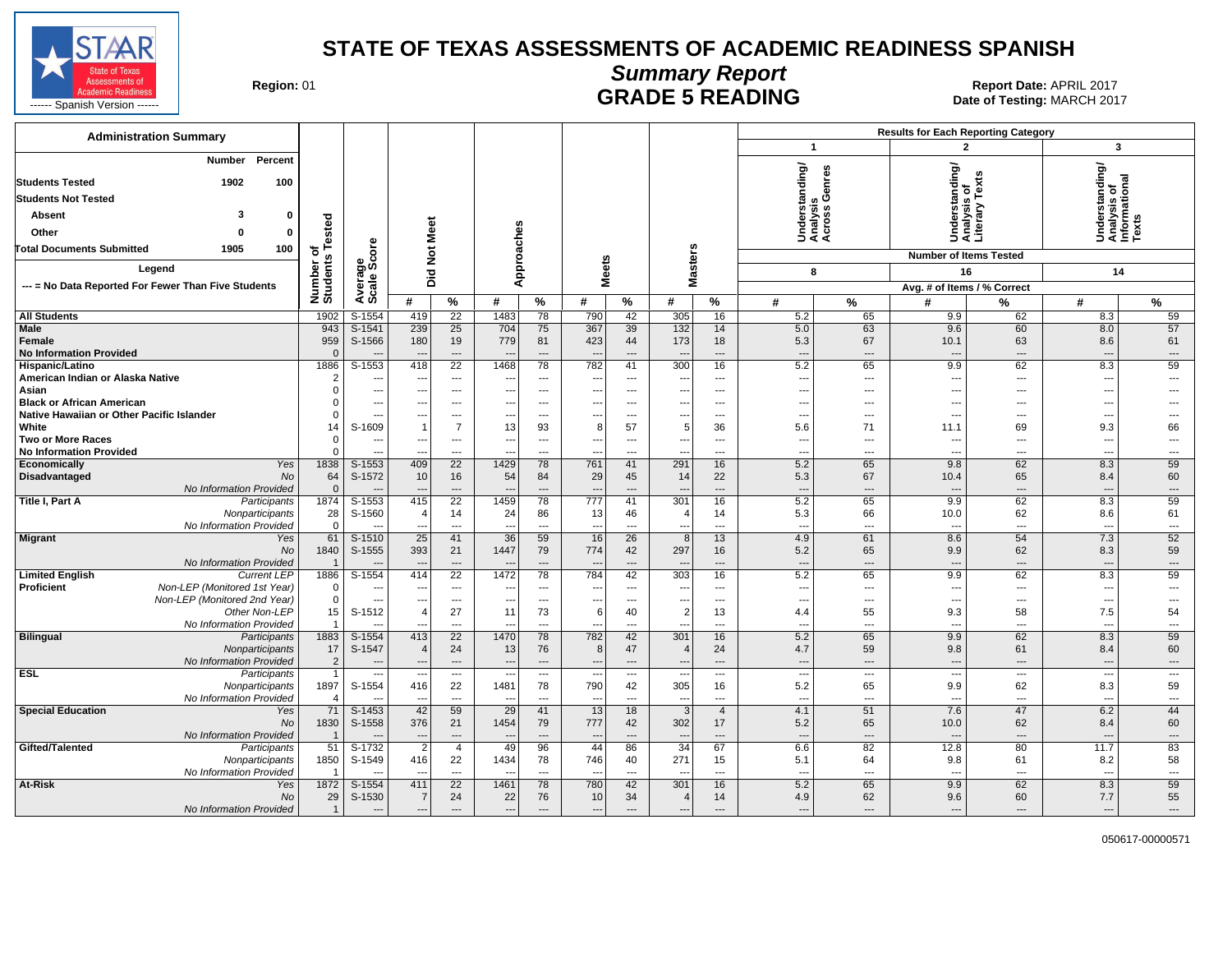

**Summary Report**

Region: 01 **Region: 01 CRADE 5 MATHEMATICS Date of Testing: MARCH 2017 Report Date: APRIL 2017** 

| <b>Administration Summary</b>                                                                                                                                     |                          |                                   |                                        |                                     |                                        |                                |                                            |                 |                                                      |                        |                                                      |                                |                                 |                                                | <b>Results for Each Reporting Category</b> |                                |                                                        |                                                      |
|-------------------------------------------------------------------------------------------------------------------------------------------------------------------|--------------------------|-----------------------------------|----------------------------------------|-------------------------------------|----------------------------------------|--------------------------------|--------------------------------------------|-----------------|------------------------------------------------------|------------------------|------------------------------------------------------|--------------------------------|---------------------------------|------------------------------------------------|--------------------------------------------|--------------------------------|--------------------------------------------------------|------------------------------------------------------|
|                                                                                                                                                                   |                          |                                   |                                        |                                     |                                        |                                |                                            |                 |                                                      |                        | $\mathbf{1}$                                         |                                | $\overline{2}$                  |                                                | 3                                          |                                | 4                                                      |                                                      |
| Percent<br><b>Number</b><br><b>Students Tested</b><br>613<br>100<br><b>Students Not Tested</b><br>3<br><b>Absent</b><br>$\Omega$<br>Other<br>$\Omega$<br>$\Omega$ | ested                    |                                   | Meet                                   |                                     | Approaches                             |                                |                                            |                 |                                                      |                        | Numerical<br>Representations<br>and<br>Relationships |                                |                                 | Computations<br>and Algebraic<br>Relationships | Geometry and<br>Measurement                |                                | Data Analysis<br>and Personal<br>Financial<br>Literacy |                                                      |
| <b>Total Documents Submitted</b><br>100<br>616                                                                                                                    |                          |                                   |                                        |                                     |                                        |                                |                                            |                 |                                                      |                        |                                                      |                                |                                 |                                                |                                            |                                |                                                        |                                                      |
| Legend                                                                                                                                                            | ৳                        | ge<br>Score                       | $\breve{\mathbf{z}}$                   |                                     |                                        |                                | <b>Meets</b>                               |                 | <b>Masters</b>                                       |                        |                                                      |                                |                                 |                                                | <b>Number of Items Tested</b>              |                                |                                                        |                                                      |
|                                                                                                                                                                   |                          |                                   | Did                                    |                                     |                                        |                                |                                            |                 |                                                      |                        | 6                                                    |                                | 17                              |                                                | 9                                          |                                | $\overline{\mathbf{A}}$                                |                                                      |
| --- = No Data Reported For Fewer Than Five Students                                                                                                               | Number o<br>Students     | Average:                          |                                        |                                     | #                                      |                                |                                            |                 | #                                                    |                        | #                                                    |                                | #                               |                                                | Avg. # of Items / % Correct                |                                | #                                                      |                                                      |
|                                                                                                                                                                   |                          | 1539                              | #<br>230                               | $\%$<br>$\overline{38}$             | 383                                    | $\%$<br>62                     | #<br>155                                   | %<br>25         | 36                                                   | $\%$                   |                                                      | %<br>56                        |                                 | %<br>56                                        | #                                          | $\%$<br>50                     | 2.1                                                    | %                                                    |
| <b>All Students</b>                                                                                                                                               | 613<br>315               | 1535                              |                                        |                                     |                                        |                                |                                            | 24              |                                                      | 6                      | 3.4                                                  | 55                             | 9.4                             |                                                | 4.5                                        | 50                             |                                                        | 52<br>53                                             |
| <b>Male</b><br>Female<br><b>No Information Provided</b>                                                                                                           | 298<br>$\Omega$          | 1544                              | 118<br>112<br>$\overline{\phantom{a}}$ | 37<br>38<br>$---$                   | 197<br>186<br>$\overline{\phantom{a}}$ | 63<br>62<br>$---$              | 75<br>80                                   | 27<br>---       | 17<br>19<br>---                                      | 5<br>6<br>---          | 3.3<br>3.5<br>$\overline{\phantom{a}}$               | 58<br>$\overline{a}$           | 9.3<br>9.6<br>---               | 55<br>57<br>$\overline{a}$                     | 4.5<br>4.6<br>$\overline{\phantom{a}}$     | 51<br>$\cdots$                 | 2.1<br>2.0<br>$\overline{\phantom{a}}$                 | 50<br>---                                            |
| Hispanic/Latino                                                                                                                                                   | 602                      | 1539                              | 227                                    | 38                                  | 375                                    | 62                             | 150                                        | 25              | 36                                                   | 6                      | 3.4                                                  | 56                             | 9.4                             | 55                                             | 4.5                                        | 50                             | 2.1                                                    | 51                                                   |
| American Indian or Alaska Native                                                                                                                                  |                          | $\overline{\phantom{a}}$          | $\sim$                                 | $---$                               | ---                                    | $---$                          | $\overline{\phantom{a}}$                   | ---             | $\overline{a}$                                       | ---                    | ---                                                  | $\overline{a}$                 | $\overline{\phantom{a}}$        | $---$                                          | $\overline{a}$                             | $---$                          | $\overline{\phantom{a}}$                               | ---                                                  |
| Asian                                                                                                                                                             |                          | $\overline{\phantom{a}}$          | --                                     | $\overline{\phantom{a}}$            |                                        | $---$                          | ---                                        | ---             | ---                                                  | ---                    | ---                                                  | $\overline{a}$                 | $\qquad \qquad \cdots$          | $---$                                          | $\overline{a}$                             | $---$                          | ---                                                    | ---                                                  |
| <b>Black or African American</b><br>Native Hawaiian or Other Pacific Islander                                                                                     | $\Omega$                 | ---<br>$\overline{\phantom{a}}$   | ---                                    | ---<br>$\cdots$                     | $---$                                  | ---                            | ---                                        | ---<br>---      | ---<br>---                                           | ---                    | ---<br>---                                           | ---<br>---                     | ---<br>$\overline{\phantom{a}}$ | $---$                                          | ---                                        | ---<br>$---$                   | ---<br>---                                             | ---<br>---                                           |
| White                                                                                                                                                             | 10                       | 1569                              | 3                                      | 30                                  | $\overline{7}$                         | 70                             | 4                                          | 40              | $\overline{0}$                                       | 0                      | 3.6                                                  | 60                             | 10.9                            | 64                                             | 4.6                                        | 51                             | 2.3                                                    | 58                                                   |
| <b>Two or More Races</b>                                                                                                                                          | $\overline{0}$           | ---                               |                                        | $\overline{\phantom{a}}$            |                                        | ---                            |                                            | ---             | ---                                                  | ---                    | ---                                                  | ---                            | $\qquad \qquad \cdots$          | ---                                            | ---                                        | $\overline{\phantom{a}}$       | ---                                                    | ---                                                  |
| <b>No Information Provided</b>                                                                                                                                    | $\Omega$                 | ---                               |                                        | $---$                               | $- -$                                  | $---$                          | ٠.                                         | ---             | $\overline{\phantom{a}}$                             | ---                    | ---                                                  | ---                            | $\overline{\phantom{a}}$        | $---$                                          | ---                                        | $---$                          | $\ddotsc$                                              | $\qquad \qquad \cdots$                               |
| Economically<br>Yes                                                                                                                                               | 578                      | 1542                              | 211                                    | 37                                  | 367                                    | 63                             | 148                                        | 26              | 34                                                   | 6                      | 3.4                                                  | 56                             | 9.5                             | 56                                             | 4.6                                        | 51                             | 2.1                                                    | 52                                                   |
| Disadvantaged<br>No                                                                                                                                               | 35                       | 1501                              | 19                                     | 54                                  | 16                                     | 46                             | 7                                          | 20              | $\vert$ 2                                            | 6                      | 3.3                                                  | 55                             | 8.1                             | 47                                             | 3.9                                        | 43                             | 1.8                                                    | 44                                                   |
| No Information Provided                                                                                                                                           | $\Omega$                 | $---$                             | $\overline{\phantom{a}}$               | $\overline{a}$                      |                                        | $---$                          |                                            | ---             | $\overline{a}$                                       | ---                    | $\overline{\phantom{a}}$                             | $\overline{\phantom{a}}$       | $\overline{\phantom{a}}$        | $\overline{a}$                                 | $\overline{\phantom{a}}$                   | $\qquad \qquad \cdots$         | $\overline{\phantom{a}}$                               | ---                                                  |
| Title I, Part A<br>Participants                                                                                                                                   | 592                      | 1538                              | 223                                    | $\overline{38}$                     | 369                                    | 62                             | 147                                        | $\overline{25}$ | 33                                                   | 6                      | 3.4                                                  | 56                             | 9.4                             | 55                                             | 4.5                                        | 50                             | 2.1                                                    | 52                                                   |
| Nonparticipants                                                                                                                                                   | 21                       | 1584                              | $\overline{7}$                         | 33                                  | 14                                     | 67                             | 8                                          | 38              | $\vert$ 3                                            | 14                     | 3.6                                                  | 60                             | 10.8                            | 64                                             | 5.1                                        | 57                             | 2.0                                                    | 50                                                   |
| No Information Provided                                                                                                                                           | $\overline{0}$<br>14     | 1508                              | $\overline{7}$                         | $\cdots$<br>50                      | ---<br>$\overline{7}$                  | $\overline{\phantom{a}}$<br>50 | 3                                          | ---<br>21       | ---<br>$\vert$ 2                                     | ---<br>14              | ---<br>3.1                                           | ---<br>52                      | $\overline{\phantom{a}}$<br>8.5 | ---<br>50                                      | $\overline{\phantom{a}}$<br>4.1            | $\overline{\phantom{a}}$<br>45 | ---<br>1.7                                             | ---<br>43                                            |
| <b>Migrant</b><br>Yes<br><b>No</b>                                                                                                                                | 598                      | 1540<br>$\overline{\phantom{a}}$  | 222                                    | 37<br>$\overline{a}$                | 376                                    | 63<br>---                      | 152                                        | 25<br>---       | 34<br>$\overline{\phantom{a}}$                       | $6\phantom{1}6$<br>--- | 3.4                                                  | 56<br>$\overline{\phantom{a}}$ | 9.5<br>$\overline{\phantom{a}}$ | 56<br>$\overline{\phantom{a}}$                 | 4.5<br>$\overline{\phantom{a}}$            | 50<br>$\overline{\phantom{a}}$ | 2.1                                                    | 52<br>---                                            |
| No Information Provided<br><b>Limited English</b><br><b>Current LEP</b>                                                                                           | 599                      | 1542                              | 220                                    | 37                                  | 379                                    | 63                             | 154                                        | 26              | 36                                                   | 6                      | $\overline{\phantom{a}}$<br>3.4                      | 57                             | 9.5                             | 56                                             | 4.5                                        | 50                             | $\overline{\phantom{a}}$<br>2.1                        | 52                                                   |
| Proficient<br>Non-LEP (Monitored 1st Year)                                                                                                                        | $\mathbf{0}$             | $---$                             | $\overline{\phantom{a}}$               | $---$                               | $- -$                                  | $---$                          | --                                         | ---             | ---                                                  | ---                    | ---                                                  | $---$                          | ---                             | $---$                                          | $---$                                      | $---$                          | ---                                                    | $\cdots$                                             |
| Non-LEP (Monitored 2nd Year)                                                                                                                                      | $\overline{0}$           | $\overline{\phantom{a}}$          | $\overline{a}$                         | ---                                 |                                        | $\overline{\phantom{a}}$       | $\overline{a}$                             | ---             | ---                                                  | ---                    | ---                                                  | ---                            | $\overline{\phantom{a}}$        | ---                                            | $\overline{\phantom{a}}$                   | $\overline{\phantom{a}}$       | Ξ.                                                     | ---                                                  |
| Other Non-LEP                                                                                                                                                     | 13                       | 1450                              | 9                                      | 69                                  | $\boldsymbol{\Delta}$                  | 31                             |                                            | 8               | $\Omega$                                             | $\mathbf 0$            | 2.2                                                  | 36                             | 6.5                             | 38                                             | 3.5                                        | 39                             | 1.5                                                    | 38                                                   |
| No Information Provided                                                                                                                                           |                          | $---$                             | $\sim$                                 | $---$                               | ---                                    | $---$                          | $\overline{a}$                             | $\overline{a}$  | $\sim$                                               | ---                    | $\overline{a}$                                       | $\overline{a}$                 | $\sim$                          | $---$                                          | $\sim$                                     | $---$                          | $\overline{a}$                                         | $\overline{\phantom{a}}$                             |
| <b>Bilingual</b><br>Participants                                                                                                                                  | 597                      | 1542                              | 219                                    | 37                                  | 378                                    | 63                             | 153                                        | 26              | 36                                                   | 6                      | 3.4                                                  | 57                             | 9.5                             | 56                                             | 4.5                                        | 50                             | 2.1                                                    | 52                                                   |
| Nonparticipants                                                                                                                                                   | 14<br>$\overline{2}$     | 1467                              | 9<br>$\overline{\phantom{a}}$          | 64<br>$\hspace{1.5cm} \textbf{---}$ | 5<br>$\overline{\phantom{a}}$          | 36<br>$\overline{\phantom{a}}$ | $\overline{2}$<br>$\overline{\phantom{a}}$ | 14<br>---       | $\mathbf{0}$                                         | $\mathbf 0$            | 2.3<br>$\overline{\phantom{a}}$                      | 38<br>$\overline{\phantom{a}}$ | 7.1<br>$---$                    | 42<br>$---$                                    | 3.7<br>$\overline{\phantom{a}}$            | 41                             | 1.7<br>$\overline{\phantom{a}}$                        | 43                                                   |
| No Information Provided<br><b>ESL</b><br>Participants                                                                                                             | $\overline{1}$           | $---$<br>$\hspace{0.05cm} \ldots$ |                                        | $\cdots$                            | $\overline{\phantom{a}}$               | $\overline{\phantom{a}}$       | $\overline{\phantom{a}}$                   | ---             | $\overline{\phantom{a}}$<br>$\overline{\phantom{a}}$ | $---$<br>---           | $\overline{\phantom{a}}$                             | ---                            | $\hspace{0.05cm} \ldots$        | $\hspace{0.05cm} \ldots$                       | $\overline{\phantom{a}}$                   | $---$<br>$\scriptstyle\cdots$  | $\overline{\phantom{a}}$                               | $\hspace{0.05cm} \ldots$<br>$\overline{\phantom{a}}$ |
| Nonparticipants                                                                                                                                                   | 608                      | 1541                              | 225                                    | 37                                  | 383                                    | 63                             | 155                                        | 25              | 36                                                   | $6\phantom{.0}$        | 3.4                                                  | 56                             | 9.5                             | 56                                             | 4.5                                        | 50                             | 2.1                                                    | 52                                                   |
| No Information Provided                                                                                                                                           | $\overline{\phantom{a}}$ | $---$                             | $\overline{\phantom{a}}$               | $\overline{\phantom{a}}$            | $\ddotsc$                              | $\overline{\phantom{a}}$       | --                                         | ---             | $\overline{\phantom{a}}$                             | ---                    | ---                                                  | ---                            | $\overline{\phantom{a}}$        | ---                                            | $\overline{\phantom{a}}$                   | $\overline{\phantom{a}}$       | $\overline{\phantom{a}}$                               | $\overline{\phantom{a}}$                             |
| <b>Special Education</b><br>Yes                                                                                                                                   | $\overline{7}$           | 1533                              | $\overline{2}$                         | $\overline{29}$                     | $\overline{5}$                         | $\overline{71}$                |                                            | 14              | $\Omega$                                             | $\overline{0}$         | 3.3                                                  | 55                             | 10.1                            | 60                                             | 4.1                                        | 46                             | 1.6                                                    | 39                                                   |
| No                                                                                                                                                                | 605                      | 1540                              | 227                                    | 38                                  | 378                                    | 62                             | 154                                        | 25              | 36                                                   | 6                      | 3.4                                                  | 56                             | 9.4                             | 56                                             | 4.5                                        | 50                             | 2.1                                                    | 52                                                   |
| No Information Provided                                                                                                                                           | $\overline{1}$           | $---$                             | $\overline{\phantom{a}}$               | $---$                               | $\overline{\phantom{a}}$               | $\overline{\phantom{a}}$       | --                                         | $\overline{a}$  | $\overline{\phantom{a}}$                             | ---                    | $\overline{\phantom{a}}$                             | $\overline{\phantom{a}}$       | $---$                           | $---$                                          | $---$                                      | $---$                          | $\overline{\phantom{a}}$                               | $\cdots$                                             |
| Gifted/Talented<br>Participants                                                                                                                                   | 9                        | 1646                              | $\overline{0}$                         | $\mathbf 0$                         | 9                                      | 100                            | 6                                          | 67              | $\overline{1}$                                       | 11                     | 4.7                                                  | 78                             | 12.2                            | 72                                             | 6.2                                        | 69                             | 3.3                                                    | 83                                                   |
| Nonparticipants                                                                                                                                                   | 603                      | 1538                              | 229                                    | 38                                  | 374                                    | 62                             | 149                                        | 25              | 35                                                   | 6                      | 3.4                                                  | 56                             | 9.4                             | 55                                             | 4.5                                        | 50                             | 2.0                                                    | 51                                                   |
| No Information Provided<br>At-Risk<br>Yes                                                                                                                         | 587                      | $---$<br>1541                     | $\overline{\phantom{a}}$<br>217        | $\overline{\phantom{a}}$<br>37      | $\sim$<br>370                          | $\overline{\phantom{a}}$<br>63 | --<br>150                                  | ---<br>26       | $\overline{\phantom{a}}$<br>36                       | ---<br>6               | $\overline{\phantom{a}}$<br>3.4                      | ---<br>57                      | $\overline{\phantom{a}}$<br>9.5 | $\overline{a}$<br>56                           | $\overline{\phantom{a}}$<br>4.5            | $\overline{\phantom{a}}$<br>50 | $\overline{\phantom{a}}$<br>2.1                        | $\overline{\phantom{a}}$<br>52                       |
| <b>No</b>                                                                                                                                                         | 25                       | 1504                              | 12                                     | 48                                  | 13                                     | 52                             | 5 <sub>5</sub>                             | 20              | 0                                                    | $\mathbf 0$            | 2.8                                                  | 46                             | 8.5                             | 50                                             | 4.0                                        | 44                             | 2.0                                                    | 51                                                   |
| No Information Provided                                                                                                                                           | $\overline{1}$           | $\overline{\phantom{a}}$          | $\overline{\phantom{a}}$               | $\overline{a}$                      | $\overline{\phantom{a}}$               | $\overline{\phantom{a}}$       | $\overline{\phantom{a}}$                   | ---             | ---                                                  | ---                    | ---                                                  | $\overline{\phantom{a}}$       | $\overline{\phantom{a}}$        | ---                                            | $\overline{\phantom{a}}$                   | $\overline{\phantom{a}}$       | ---                                                    | $\cdots$                                             |
|                                                                                                                                                                   |                          |                                   |                                        |                                     |                                        |                                |                                            |                 |                                                      |                        |                                                      |                                |                                 |                                                |                                            |                                |                                                        |                                                      |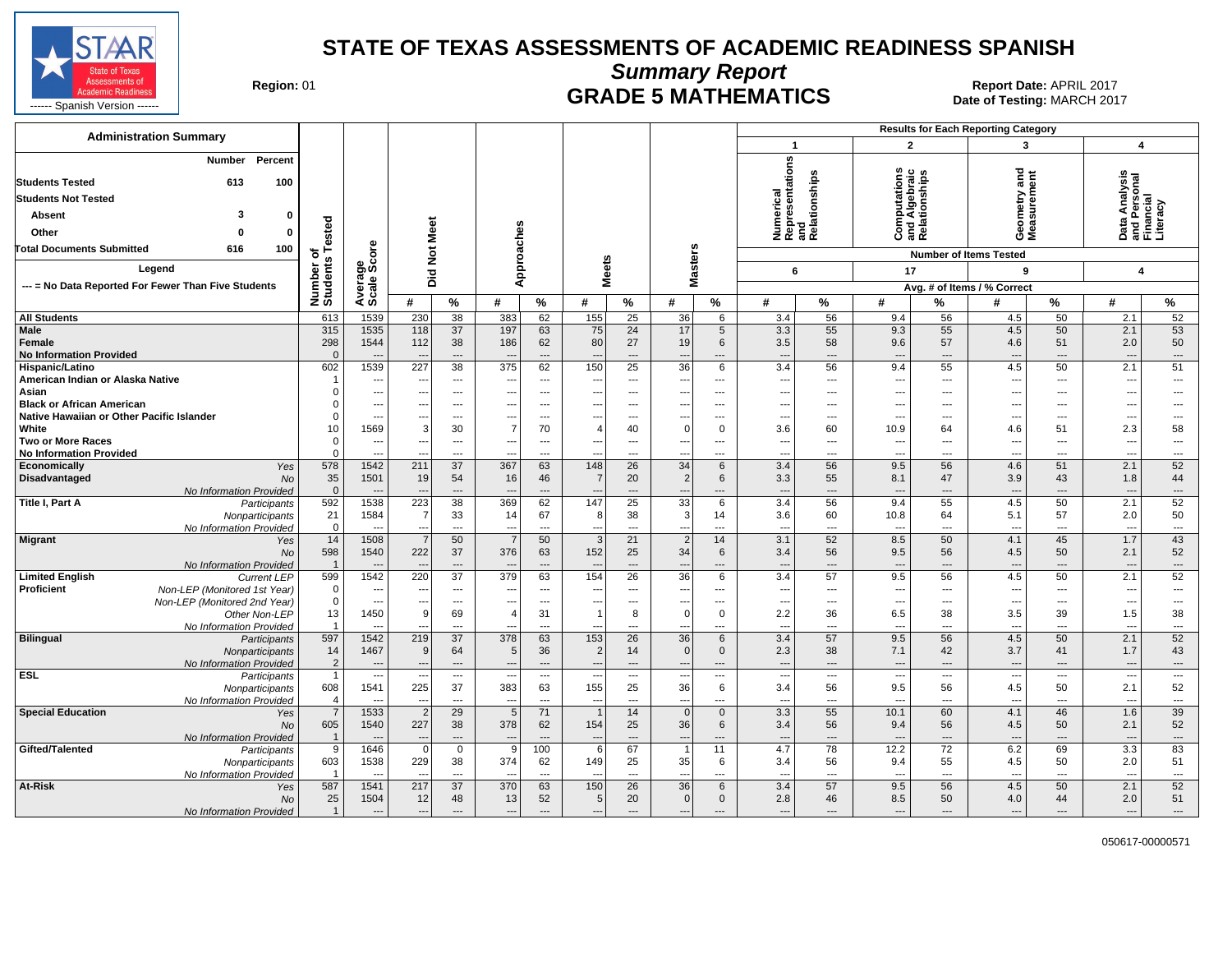

# **Summary Report**

Region: 01 **Region: 01 CONTRIGGLARGE 8 READING Report Date: APRIL 2017**<br>1201 **RADE 8 READING** Date of Testing: MARCH Date of Testing: MARCH 2017

| <b>Administration Summary</b>                               |                       |                |                      |                 |                         |               |               |          |                        |                      |              |               | Results for Each Reporting Category* |              |                                            |          |
|-------------------------------------------------------------|-----------------------|----------------|----------------------|-----------------|-------------------------|---------------|---------------|----------|------------------------|----------------------|--------------|---------------|--------------------------------------|--------------|--------------------------------------------|----------|
|                                                             |                       |                |                      |                 |                         |               |               |          |                        |                      | $\mathbf{1}$ |               | $\overline{\mathbf{c}}$              |              | 3                                          |          |
| Percent<br>Number                                           |                       |                |                      |                 |                         |               |               |          |                        |                      | derstanding/ | enres         | nderstanding/<br>nalysis_of          |              | nderstanding/<br>nalysis of<br>formational |          |
| 95<br><b>Students Tested</b><br>29760                       |                       |                |                      |                 |                         |               |               |          |                        |                      |              |               |                                      | řě           |                                            |          |
| <b>Students Not Tested</b>                                  |                       |                |                      |                 |                         |               |               |          |                        |                      |              | ್ತ್ರ ಲೆ       |                                      | 2            |                                            |          |
| 120<br>Absent<br>0                                          |                       |                |                      |                 |                         |               |               |          |                        |                      |              | alysi<br>ross |                                      | nara<br>tera |                                            |          |
| 1591<br>5<br>Other                                          |                       |                |                      |                 |                         |               |               |          |                        |                      | र्ड ई ई      |               | <b>ASS</b>                           |              | SËŽA                                       |          |
| <b>Total Documents Submitted</b><br>31471<br>100            | Tested<br>৳           |                |                      |                 |                         |               |               |          |                        |                      |              |               |                                      |              |                                            |          |
| Legend                                                      |                       | ge<br>Score    |                      |                 |                         |               |               |          |                        |                      |              |               | <b>Number of Items Tested</b>        |              |                                            |          |
|                                                             | Number of<br>Students |                | Did Not Meet         |                 | Approaches              |               | <b>Meets</b>  |          | <b>Masters</b>         |                      | 8            |               | 19                                   |              | 17                                         |          |
| --- = No Data Reported For Fewer Than Five Students         |                       | Avera<br>Scale | #                    | %               | #                       | $\frac{9}{6}$ | #             |          | #                      | $\%$                 | #            |               | Avg. # of Items / % Correct<br>#     |              | #                                          |          |
|                                                             |                       |                |                      |                 |                         |               |               | %        |                        |                      |              | %             |                                      | %            |                                            | %        |
| <b>All Students</b><br>Male                                 | 29760<br>15452        | 1651<br>1641   | 8939<br>5200         | 30<br>34        | 20821<br>10252          | 70<br>66      | 11736<br>5696 | 39<br>37 | 4805<br>2297           | 16<br>15             | 5.4<br>5.2   | 67<br>66      | 12.4<br>12.0                         | 65<br>63     | 10.9<br>10.6                               | 64<br>63 |
| <b>Female</b>                                               | 14300                 | 1663           | 3734                 | 26              | 10566                   | 74            | 6037          | 42       | 2506                   | 18                   | 5.5          | 68            | 12.8                                 | 67           | 11.2                                       | 66       |
| <b>No Information Provided</b>                              | 8                     | 1582           | .5                   | 63              | ß,                      | 38            | Ŀ.            | 38       | -2                     | 25                   | 4.4          | 55            | 10.0                                 | 53           | 8.8                                        | 51       |
| Hispanic/Latino                                             | 29046                 | 1650           | 8829                 | 30              | 20217                   | 70            | 11267         | 39       | 4543                   | 16                   | 5.3          | 67            | 12.3                                 | 65           | 10.9                                       | 64       |
| American Indian or Alaska Native                            | 14                    | 1667           | $\overline{2}$       | 14              | 12                      | 86            | -6            | 43       | $\overline{2}$         | 14                   | 5.4          | 67            | 12.2                                 | 64           | 11.9                                       | 70       |
| Asian<br><b>Black or African American</b>                   | 115<br>91             | 1796<br>1700   | 3<br>22              | 3<br>24         | 112<br>69               | 97<br>76      | 97<br>56      | 84<br>62 | 63<br>24               | 55<br>26             | 6.9<br>5.8   | 86<br>72      | 15.7<br>13.6                         | 83<br>72     | 14.3<br>12.2                               | 84<br>72 |
| Native Hawaiian or Other Pacific Islander                   | $\overline{7}$        | 1740           | $\overline{1}$       | 14              | 6                       | 86            | 5             | 71       | $\overline{4}$         | 57                   | 6.3          | 79            | 14.4                                 | 76           | 12.9                                       | 76       |
| White                                                       | 453                   | 1722           | 74                   | 16              | 379                     | 84            | 284           | 63       | 159                    | 35                   | 6.1          | 76            | 14.2                                 | 75           | 12.7                                       | 74       |
| <b>Two or More Races</b>                                    | 26                    | 1719           | 5                    | 19              | 21                      | 81            | 17            | 65       | 8                      | 31                   | 6.1          | 76            | 13.8                                 | 73           | 12.5                                       | 74       |
| <b>No Information Provided</b>                              | 8                     | 1637           | 3                    | 38              | $\overline{5}$          | 63            | $\Delta$      | 50       | 2                      | 25                   | 5.4          | 67            | 11.8                                 | 62           | 10.4                                       | 61       |
| Economically<br>Yes                                         | 25083<br>4670         | 1639           | 8320                 | 33              | 16763                   | 67<br>87      | 8852          | 35       | 3354                   | 13                   | 5.2          | 65            | 12.0                                 | 63<br>74     | 10.6                                       | 62       |
| Disadvantaged<br>No<br>No Information Provided              | $\overline{7}$        | 1717<br>1620   | 616<br>3             | 13<br>43        | 4054                    | 57            | 2881<br>G     | 62<br>43 | 1449<br>-2             | 31<br>29             | 6.1<br>5.3   | 76<br>66      | 14.1<br>11.3                         | 59           | 12.7<br>9.6                                | 75<br>56 |
| Title I, Part A<br>Participants                             | 29517                 | 1652           | 8856                 | 30              | 20661                   | 70            | 11646         | 39       | 4765                   | 16                   | 5.4          | 67            | 12.4                                 | 65           | 10.9                                       | 64       |
| Nonparticipants                                             | 235                   | 1632           | 79                   | 34              | 156                     | 66            | 87            | 37       | 38                     | 16                   | 5.2          | 65            | 11.9                                 | 63           | 10.3                                       | 61       |
| No Information Provided                                     | 8                     | 1602           | $\overline{4}$       | 50              |                         | 50            | 3             | 38       | $\overline{2}$         | 25                   | 5.1          | 64            | 10.5                                 | 55           | 9.1                                        | 54       |
| <b>Migrant</b><br>Yes                                       | 1002                  | 1607           | 429                  | 43              | 573                     | 57            | 244           | 24       | 82                     | $\overline{8}$       | 4.8          | 60            | 11.2                                 | 59           | 9.6                                        | 57       |
| No<br>No Information Provided                               | 28744<br>14           | 1653<br>1574   | 8501<br>$\mathbf{q}$ | 30<br>64        | 20243<br>$\overline{5}$ | 70<br>36      | 11488         | 40<br>29 | 4721<br>$\overline{2}$ | 16<br>14             | 5.4<br>4.5   | 67<br>56      | 12.4<br>9.9                          | 65<br>52     | 11.0<br>8.4                                | 65<br>49 |
| <b>Current LEP</b><br><b>Limited English</b>                | 8463                  | 1559           | 5106                 | 60              | 3357                    | 40            | 828           | 10       | 161                    | $\overline{2}$       | 4.3          | 54            | 9.6                                  | 51           | 8.2                                        | 48       |
| <b>Proficient</b><br>Non-LEP (Monitored 1st Year)           | 741                   | 1673           | 107                  | 14              | 634                     | 86            | 310           | 42       | 86                     | 12                   | 5.6          | 70            | 13.2                                 | 70           | 11.8                                       | 70       |
| Non-LEP (Monitored 2nd Year)                                | 1584                  | 1684           | 193                  | 12              | 1391                    | 88            | 727           | 46       | 242                    | 15                   | 5.7          | 72            | 13.5                                 | 71           | 12.1                                       | 71       |
| Other Non-LEP                                               | 18964                 | 1689           | 3529                 | 19              | 15435                   | 81            | 9868          | 52       | 4314                   | 23                   | 5.8          | 72            | 13.5                                 | 71           | 12.0                                       | 71       |
| No Information Provided<br><b>Bilingual</b><br>Participants | 8<br>143              | 1602<br>1694   | $\overline{4}$<br>29 | 50<br>20        | $\overline{4}$<br>114   | 50<br>80      | 3<br>77       | 38<br>54 | $\overline{2}$<br>39   | 25<br>27             | 4.9<br>5.7   | 61<br>72      | 10.4<br>13.4                         | 55<br>71     | 9.5<br>12.2                                | 56<br>72 |
| Nonparticipants                                             | 29600                 | 1651           | 8899                 | 30              | 20701                   | 70            | 11656         | 39       | 4764                   | 16                   | 5.3          | 67            | 12.4                                 | 65           | 10.9                                       | 64       |
| No Information Provided                                     | 17                    | 1566           | 11                   | 65              | -6                      | 35            | G             | 18       | $\tilde{z}$            | 12                   | 4.6          | 57            | 9.5                                  | 50           | 8.4                                        | 49       |
| <b>ESL</b><br>Participants                                  | 8292                  | 1560           | 4976                 | 60              | 3316                    | 40            | 837           | 10       | 164                    | $\overline{2}$       | 4.3          | 54            | 9.7                                  | 51           | 8.2                                        | 48       |
| Nonparticipants                                             | 21450                 | 1687           | 3951                 | 18              | 17499                   | 82            | 10896         | 51       | 4639                   | 22                   | 5.8          | 72            | 13.4                                 | 71           | 12.0                                       | 70       |
| No Information Provided<br><b>Special Education</b><br>Yes  | 18<br>2287            | 1556<br>1510   | 12<br>1803           | 67<br>79        | -6<br>484               | 33<br>21      | 3<br>127      | 17<br>6  | $\overline{2}$<br>37   | 11<br>$\overline{2}$ | 4.4<br>3.6   | 55<br>46      | 9.1<br>7.9                           | 48<br>41     | 8.2<br>6.6                                 | 48<br>39 |
| No                                                          | 27464                 | 1663           | 7131                 | 26              | 20333                   | 74            | 11606         | 42       | 4766                   | 17                   | 5.5          | 69            | 12.7                                 | 67           | 11.3                                       | 66       |
| No Information Provided                                     | 9                     | 1578           | .5                   | 56              |                         | 44            | Ŀ.            | 33       | $\overline{2}$         | 22                   | 4.8          | 60            | 9.9                                  | 52           | 8.3                                        | 49       |
| Gifted/Talented<br>Participants                             | 3333                  | 1785           | 59                   | $\overline{2}$  | 3274                    | 98            | 2835          | 85       | 1708                   | 51                   | 6.7          | 84            | 15.8                                 | 83           | 14.4                                       | 84       |
| Nonparticipants                                             | 26417                 | 1635           | 8874                 | 34              | 17543                   | 66            | 8898          | 34       | 3095                   | 12                   | 5.2          | 65            | 11.9                                 | 63           | 10.5                                       | 62       |
| No Information Provided<br>At-Risk<br>Yes                   | 10<br>18411           | 1571<br>1593   | 6<br>8420            | 60<br>46        | 9991                    | 40<br>54      | 3<br>3385     | 30<br>18 | 2<br>737               | 20<br>$\overline{4}$ | 4.8<br>4.7   | 60<br>59      | 9.7<br>10.7                          | 51<br>57     | 8.0<br>9.3                                 | 47<br>55 |
| No                                                          | 11340                 | 1746           | 514                  | $5\phantom{.0}$ | 10826                   | 95            | 8348          | 74       | 4066                   | 36                   | 6.4          | 79            | 15.0                                 | 79           | 13.6                                       | 80       |
| No Information Provided                                     | $\mathbf{q}$          | 1591           | .5                   | 56              | $\Delta$                | 44            | ß             | 33       | -2                     | 22                   | 5.1          | 64            | 10.2                                 | 54           | 8.7                                        | 51       |
| Career/Technical<br>Participants                            | 12829                 | 1657           | 3601                 | 28              | 9228                    | 72            | 5314          | 41       | 2192                   | 17                   | 5.4          | 68            | 12.6                                 | 66           | 11.1                                       | 65       |
| <b>Education</b><br>Nonparticipants                         | 16918                 | 1647           | 5331                 | 32              | 11587                   | 68            | 6417          | 38       | 2610                   | 15                   | 5.3          | 66            | 12.2                                 | 64           | 10.8                                       | 64       |
| No Information Provided                                     | 13                    | 1590           | 7                    | 54              | 6                       | 46            | 5             | 38       | 3                      | 23                   | 5.0          | 63            | 10.4                                 | 55           | 8.4                                        | 49       |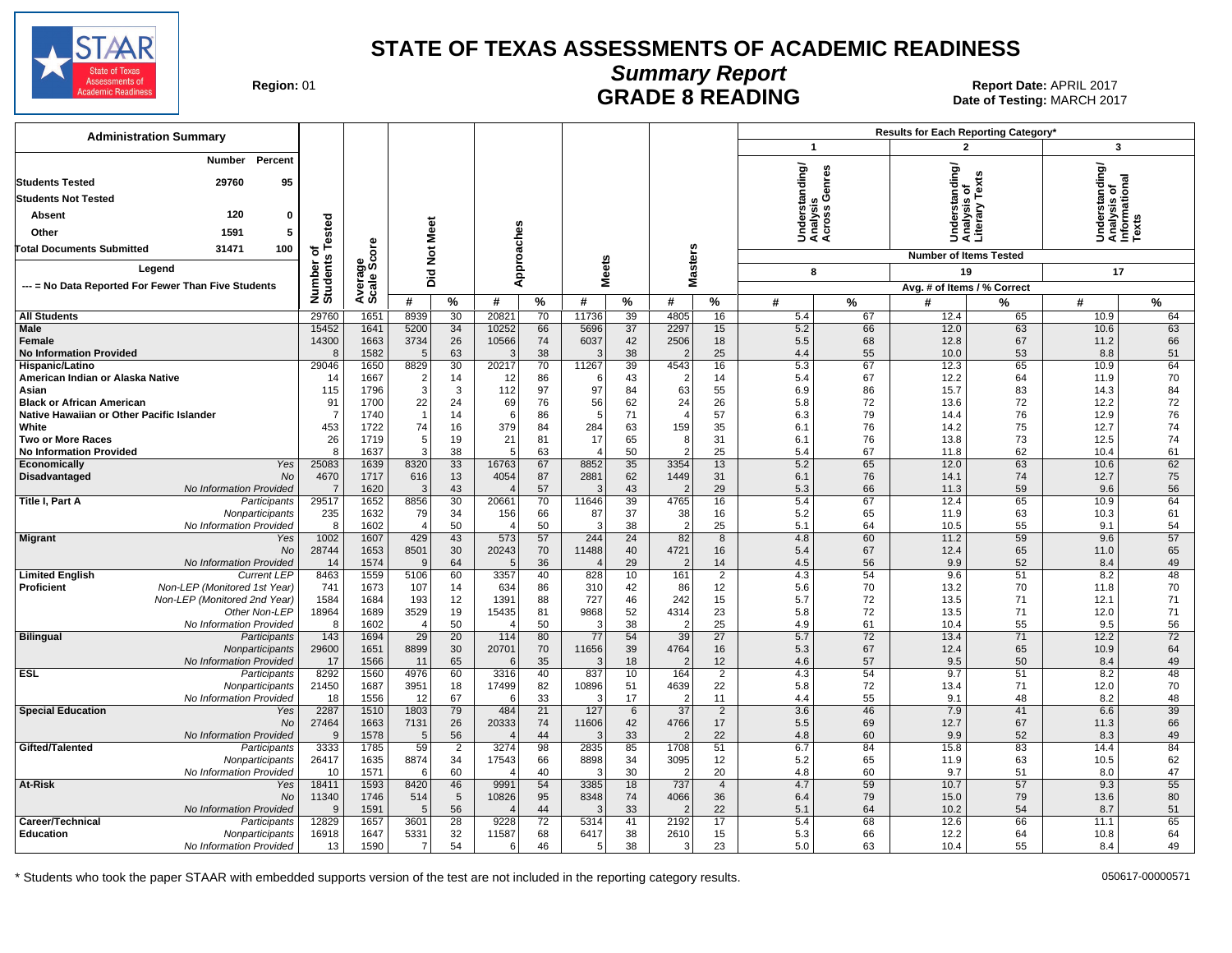

**Summary Report**

Region: 01 **Region: 01 CRADE 8 MATHEMATICS Date of Testing: MARCH 2017 Report Date: APRIL 2017** Date of Testing: MARCH 2017

| <b>Administration Summary</b>                                                     |                                  |                                  |                        |                          |                                |                          |                        |                 |                          | <b>Results for Each Reporting Category'</b> |                                                      |                          |                          |                                                |                                  |                 |                                                        |                          |
|-----------------------------------------------------------------------------------|----------------------------------|----------------------------------|------------------------|--------------------------|--------------------------------|--------------------------|------------------------|-----------------|--------------------------|---------------------------------------------|------------------------------------------------------|--------------------------|--------------------------|------------------------------------------------|----------------------------------|-----------------|--------------------------------------------------------|--------------------------|
|                                                                                   |                                  |                                  |                        |                          |                                |                          |                        |                 |                          |                                             | $\mathbf{1}$                                         |                          | $\overline{2}$           |                                                | 3                                |                 | 4                                                      |                          |
| Percent<br>Number<br>23832<br><b>Students Tested</b><br>76                        |                                  |                                  |                        |                          |                                |                          |                        |                 |                          |                                             | Numerical<br>Representations<br>and<br>Relationships |                          |                          | Computations<br>and Algebraic<br>Relationships | ठ<br>ieometry and<br>leasurement |                 | Data Analysis<br>and Personal<br>Financial<br>Literacy |                          |
| <b>Students Not Tested</b>                                                        |                                  |                                  |                        |                          |                                |                          |                        |                 |                          |                                             |                                                      |                          |                          |                                                |                                  |                 |                                                        |                          |
| 91<br>$\Omega$                                                                    |                                  |                                  |                        |                          |                                |                          |                        |                 |                          |                                             |                                                      |                          |                          |                                                |                                  |                 |                                                        |                          |
| Absent                                                                            |                                  |                                  | Meet                   |                          |                                |                          |                        |                 |                          |                                             |                                                      |                          |                          |                                                |                                  |                 |                                                        |                          |
| Other<br>7514<br>24                                                               | ested                            |                                  |                        |                          |                                |                          |                        |                 |                          |                                             |                                                      |                          |                          |                                                | ÓΣ                               |                 |                                                        |                          |
| <b>Total Documents Submitted</b><br>31437<br>100                                  | ō<br>Ŵ                           | ge<br>Score                      | $\frac{5}{2}$          |                          |                                |                          |                        |                 |                          |                                             |                                                      |                          |                          |                                                | <b>Number of Items Tested</b>    |                 |                                                        |                          |
| Legend                                                                            | Number<br>Student:               |                                  | Did                    |                          | pproaches                      |                          | <b>Meets</b>           |                 | <b>Masters</b>           |                                             | $\boldsymbol{4}$                                     |                          | 16                       |                                                | 15                               |                 | $\overline{7}$                                         |                          |
| --- = No Data Reported For Fewer Than Five Students                               |                                  | Avera                            |                        |                          | ⋖                              |                          |                        |                 |                          |                                             |                                                      |                          |                          |                                                | Avg. # of Items / % Correct      |                 |                                                        |                          |
|                                                                                   |                                  |                                  | #                      | $\frac{9}{6}$            | #                              | %                        | #                      | $\%$            | #                        | $\%$                                        | #                                                    | %                        | #                        | %                                              | #                                | $\%$            | #                                                      | %                        |
| <b>All Students</b>                                                               | 23832                            | 1680                             | 5952                   | 25                       | 17880                          | 75                       | 10141                  | 43              | 2606                     | 11                                          | 2.4                                                  | 59                       | 11.0                     | 69                                             | 8.7                              | $\overline{58}$ | 3.8                                                    | 55                       |
| Male<br><b>Female</b><br><b>No Information Provided</b>                           | 12513<br>11314<br>$\overline{5}$ | 1668<br>1693<br>1563             | 3610<br>2338           | 29<br>21<br>80           | 8903<br>8976                   | 71<br>79<br>20           | 4860<br>5280           | 39<br>47<br>20  | 1259<br>1347<br>$\Omega$ | 10<br>12<br>$\mathbf 0$                     | 2.3<br>2.5<br>1.8                                    | 57<br>61<br>45           | 10.6<br>11.3<br>6.8      | 66<br>71<br>43                                 | 8.3<br>9.1<br>5.4                | 55<br>61<br>36  | 3.8<br>3.9<br>3.4                                      | 54<br>56<br>49           |
| Hispanic/Latino                                                                   | 23352                            | 1678                             | 5876                   | 25                       | 17476                          | 75                       | 9847                   | 42              | 2465                     | 11                                          | 2.3                                                  | 59                       | 10.9                     | 68                                             | 8.7                              | 58              | 3.8                                                    | 55                       |
| American Indian or Alaska Native                                                  | 10                               | 1582                             |                        | 40                       |                                | 60                       |                        | 10              | $\Omega$                 | $\mathbf{0}$                                | 1.2                                                  | 30                       | 8.4                      | 53                                             | 7.2                              | 48              | 2.6                                                    | 37                       |
| Asian                                                                             | 87                               | 1895                             | $\Omega$               | $\mathbf 0$<br>28        | 87                             | 100<br>73                | 79                     | 91              | 54<br>$\overline{4}$     | 62<br>10                                    | 3.4                                                  | 84<br>55                 | 14.7                     | 92<br>66                                       | 13.2                             | 88<br>58        | 5.4                                                    | 77<br>51                 |
| <b>Black or African American</b><br>Native Hawaiian or Other Pacific Islander     | 40                               | 1665<br>$\overline{\phantom{a}}$ | 11<br>$\sim$           | $\overline{\phantom{a}}$ | 29<br>$\overline{\phantom{a}}$ | $\overline{\phantom{a}}$ | 16<br>---              | 40<br>---       | ---                      | ---                                         | 2.2<br>$\overline{\phantom{a}}$                      | ---                      | 10.5<br>---              | $\overline{a}$                                 | 8.7<br>$\overline{\phantom{a}}$  | $\overline{a}$  | 3.6<br>--                                              | $\overline{\phantom{a}}$ |
| White                                                                             | 312                              | 1738                             | 56                     | 18                       | 256                            | 82                       | 181                    | 58              | 77                       | 25                                          | 2.7                                                  | 67                       | 12.0                     | 75                                             | 9.9                              | 66              | 4.4                                                    | 63                       |
| <b>Two or More Races</b>                                                          | 23                               | 1724                             | $\overline{2}$         | 9                        | 21                             | 91                       | 14                     | 61              | $\overline{4}$           | 17                                          | 2.5                                                  | 62                       | 12.4                     | 77                                             | 9.7                              | 65              | 4.3                                                    | 62                       |
| <b>No Information Provided</b>                                                    | $\Delta$                         |                                  |                        | $---$                    | $\overline{\phantom{a}}$       | $---$                    | $\overline{a}$         | $\overline{a}$  | $\overline{a}$           | ---                                         | $\overline{\phantom{a}}$                             | $\overline{a}$           | $\overline{\phantom{a}}$ | $---$                                          | $\overline{a}$                   | $\overline{a}$  | $\overline{a}$                                         | ---                      |
| Economically<br>Yes<br>Disadvantaged<br><b>No</b>                                 | 20390<br>3438                    | 1670<br>1735                     | 5472<br>478            | 27<br>14                 | 14918<br>2960                  | 73<br>86                 | 8109<br>2031           | 40<br>59        | 1870<br>736              | 9<br>21                                     | 2.3<br>2.6                                           | 58<br>65                 | 10.8<br>12.2             | 67<br>76                                       | 8.5<br>10.1                      | 56<br>67        | 3.8<br>4.4                                             | 54<br>63                 |
| No Information Provided                                                           | $\overline{4}$                   |                                  |                        | $---$                    |                                | $---$                    |                        | $\overline{a}$  |                          | ---                                         | $\overline{\phantom{a}}$                             | $\overline{\phantom{a}}$ | $---$                    | $---$                                          | $\overline{a}$                   | $---$           | $\overline{a}$                                         | ---                      |
| Title I, Part A<br>Participants                                                   | 23684                            | 1680                             | 5872                   | 25                       | 17812                          | 75                       | 10122                  | 43              | 2605                     | 11                                          | 2.4                                                  | 59                       | 11.0                     | 69                                             | 8.7                              | 58              | 3.9                                                    | 55                       |
| Nonparticipants                                                                   | 143<br>5                         | 1588                             | 78<br>$\overline{2}$   | 55                       | 65<br>3                        | 45                       | 18                     | 13              | -1<br>$\Omega$           | $\overline{1}$                              | 1.7                                                  | 43                       | 8.7                      | 54                                             | 6.1                              | 41              | 3.0                                                    | 42                       |
| No Information Provided<br><b>Migrant</b><br>Yes                                  | 936                              | 1615<br>1646                     | 316                    | 40<br>34                 | 620                            | 60<br>66                 | 312                    | 20<br>33        | 60                       | $\mathbf 0$<br>$6\phantom{1}$               | 1.2<br>2.2                                           | 30<br>55                 | 8.4<br>10.2              | 53<br>64                                       | 8.4<br>7.7                       | 56<br>51        | 3.6<br>3.6                                             | 51<br>51                 |
| <b>No</b>                                                                         | 22887                            | 1681                             | 5630                   | 25                       | 17257                          | 75                       | 9828                   | 43              | 2546                     | 11                                          | 2.4                                                  | 59                       | 11.0                     | 69                                             | 8.7                              | 58              | 3.9                                                    | 55                       |
| No Information Provided                                                           | 9                                | 1564                             | 6                      | 67                       | 3                              | 33                       |                        | 11              | $\Omega$                 | $\mathbf{0}$                                | 1.1                                                  | 28                       | 6.6                      | 41                                             | 6.8                              | 45              | 3.2                                                    | 46                       |
| <b>Limited English</b><br><b>Current LEP</b>                                      | 7699                             | 1631                             | 2946                   | 38                       | 4753                           | 62                       | 2085                   | $\overline{27}$ | 345                      | $\overline{4}$                              | 2.1                                                  | 52                       | 9.7                      | 61                                             | 7.5                              | 50              | 3.3                                                    | 47                       |
| <b>Proficient</b><br>Non-LEP (Monitored 1st Year)<br>Non-LEP (Monitored 2nd Year) | 593<br>1300                      | 1719<br>1727                     | 71<br>135              | 12<br>10                 | 522<br>1165                    | 88<br>90                 | 311<br>768             | 52<br>59        | 85<br>186                | 14<br>14                                    | 2.6<br>2.6                                           | 64<br>66                 | 12.1<br>12.2             | 76<br>76                                       | 9.7<br>10.0                      | 65<br>67        | 4.3<br>4.4                                             | 62<br>63                 |
| Other Non-LEP                                                                     | 14235                            | 1700                             | 2798                   | 20                       | 11437                          | 80                       | 6976                   | 49              | 1990                     | 14                                          | 2.5                                                  | 62                       | 11.5                     | 72                                             | 9.2                              | 61              | 4.1                                                    | 58                       |
| No Information Provided                                                           | 5                                | 1593                             | 2                      | 40                       | 3                              | 60                       |                        | 20              | $\mathbf{0}$             | $\mathbf{0}$                                | 1.2                                                  | 30                       | 7.6                      | 48                                             | 7.8                              | 52              | 3.4                                                    | 49                       |
| <b>Bilingual</b><br>Participants                                                  | 88                               | 1722                             | 11                     | 13                       | 77                             | 88                       | 52                     | 59              | 14                       | 16                                          | 2.6                                                  | 64                       | 11.9                     | 75                                             | 10.2                             | 68              | 4.4                                                    | 63                       |
| Nonparticipants<br>No Information Provided                                        | 23730<br>14                      | 1680<br>1603                     | 5934<br>$\overline{7}$ | 25<br>50                 | 17796<br>$\overline{7}$        | 75<br>50                 | 10086<br>3             | 43<br>21        | 2592<br>$\Omega$         | 11<br>$\mathbf 0$                           | 2.4<br>1.6                                           | 59<br>41                 | 11.0<br>8.6              | 69<br>54                                       | 8.7<br>6.7                       | 58<br>45        | 3.8<br>3.5                                             | 55<br>50                 |
| ESL.<br>Participants                                                              | 7532                             | 1632                             | 2861                   | 38                       | 4671                           | 62                       | 2056                   | 27              | 339                      | 5                                           | 2.1                                                  | 52                       | 9.7                      | 61                                             | 7.5                              | 50              | 3.3                                                    | 48                       |
| Nonparticipants                                                                   | 16285                            | 1702                             | 3083                   | 19                       | 13202                          | 81                       | 8082                   | 50              | 2267                     | 14                                          | 2.5                                                  | 62                       | 11.5                     | 72                                             | 9.3                              | 62              | 4.1                                                    | 58                       |
| No Information Provided                                                           | 15                               | 1592                             | -8                     | 53                       |                                | 47                       | 3                      | 20              | $\Omega$                 | $\mathbf 0$                                 | 1.6                                                  | 40                       | 8.2                      | 51                                             | 6.5                              | 44              | 3.4                                                    | 49                       |
| <b>Special Education</b><br>Yes<br><b>No</b>                                      | 2162<br>21664                    | 1557<br>1692                     | 1465<br>4484           | 68<br>21                 | 697<br>17180                   | $\overline{32}$<br>79    | 230<br>9910            | 11<br>46        | $\overline{28}$<br>2578  | $\overline{1}$<br>12                        | 1.6<br>2.4                                           | 41<br>61                 | 7.3<br>11.3              | 46<br>71                                       | 5.6<br>9.0                       | 37<br>60        | 2.6<br>4.0                                             | $\overline{37}$<br>57    |
| No Information Provided                                                           | 6                                | 1608                             | $\mathcal{R}$          | 50                       |                                | 50                       |                        | 17              | $\mathbf{0}$             | $\mathbf{0}$                                | 1.3                                                  | 33                       | 8.5                      | 53                                             | 7.7                              | 51              | 3.5                                                    | 50                       |
| Gifted/Talented<br>Participants                                                   | 1821                             | 1821                             | 40                     | $\overline{2}$           | 1781                           | 98                       | 1473                   | 81              | 743                      | 41                                          | 3.0                                                  | 76                       | 13.8                     | 86                                             | 11.9                             | 79              | 5.2                                                    | $\overline{74}$          |
| Nonparticipants                                                                   | 22004                            | 1668                             | 5908                   | 27                       | 16096                          | 73                       | 8667                   | 39              | 1863                     | 8                                           | 2.3                                                  | 58                       | 10.7                     | 67                                             | 8.4                              | 56              | 3.7                                                    | 53                       |
| No Information Provided<br>At-Risk<br>Yes                                         | -7<br>16325                      | 1599<br>1639                     | 5502                   | 57<br>34                 | 10823                          | 43<br>66                 | - 1<br>4774            | 14<br>29        | $\Omega$<br>687          | $\mathbf 0$<br>$\overline{4}$               | 1.1<br>2.2                                           | 29<br>54                 | 8.3<br>10.0              | 52<br>63                                       | 7.4<br>7.7                       | 50<br>51        | 3.4<br>3.4                                             | 49<br>49                 |
| <b>No</b>                                                                         | 7501                             | 1768                             | 447                    | 6                        | 7054                           | 94                       | 5366                   | 72              | 1919                     | 26                                          | 2.8                                                  | 70                       | 13.0                     | 82                                             | 10.9                             | 73              | 4.8                                                    | 68                       |
| No Information Provided                                                           | 6                                | 1604                             | $\mathcal{R}$          | 50                       | 3                              | 50                       |                        | 17              | $\Omega$                 | $\mathbf 0$                                 | 1.0                                                  | 25                       | 8.2                      | 51                                             | 8.0                              | 53              | 3.5                                                    | 50                       |
| Career/Technical<br>Participants                                                  | 10160                            | 1677                             | 2478                   | $\overline{24}$          | 7682                           | 76                       | 4328                   | 43              | 945                      | 9                                           | 2.3                                                  | 58                       | 11.0                     | 69                                             | 8.6                              | 58              | 3.9                                                    | 55                       |
| <b>Education</b><br>Nonparticipants<br>No Information Provided                    | 13664<br>8                       | 1682<br>1589                     | 3469<br>5              | 25<br>63                 | 10195<br>3                     | 75<br>38                 | 5812<br>$\overline{1}$ | 43<br>13        | 1661<br>$\Omega$         | 12<br>$\Omega$                              | 2.4<br>1.1                                           | 59<br>28                 | 10.9<br>8.4              | 68<br>52                                       | 8.8<br>6.9                       | 58<br>46        | 3.8<br>3.1                                             | 55<br>45                 |
|                                                                                   |                                  |                                  |                        |                          |                                |                          |                        |                 |                          |                                             |                                                      |                          |                          |                                                |                                  |                 |                                                        |                          |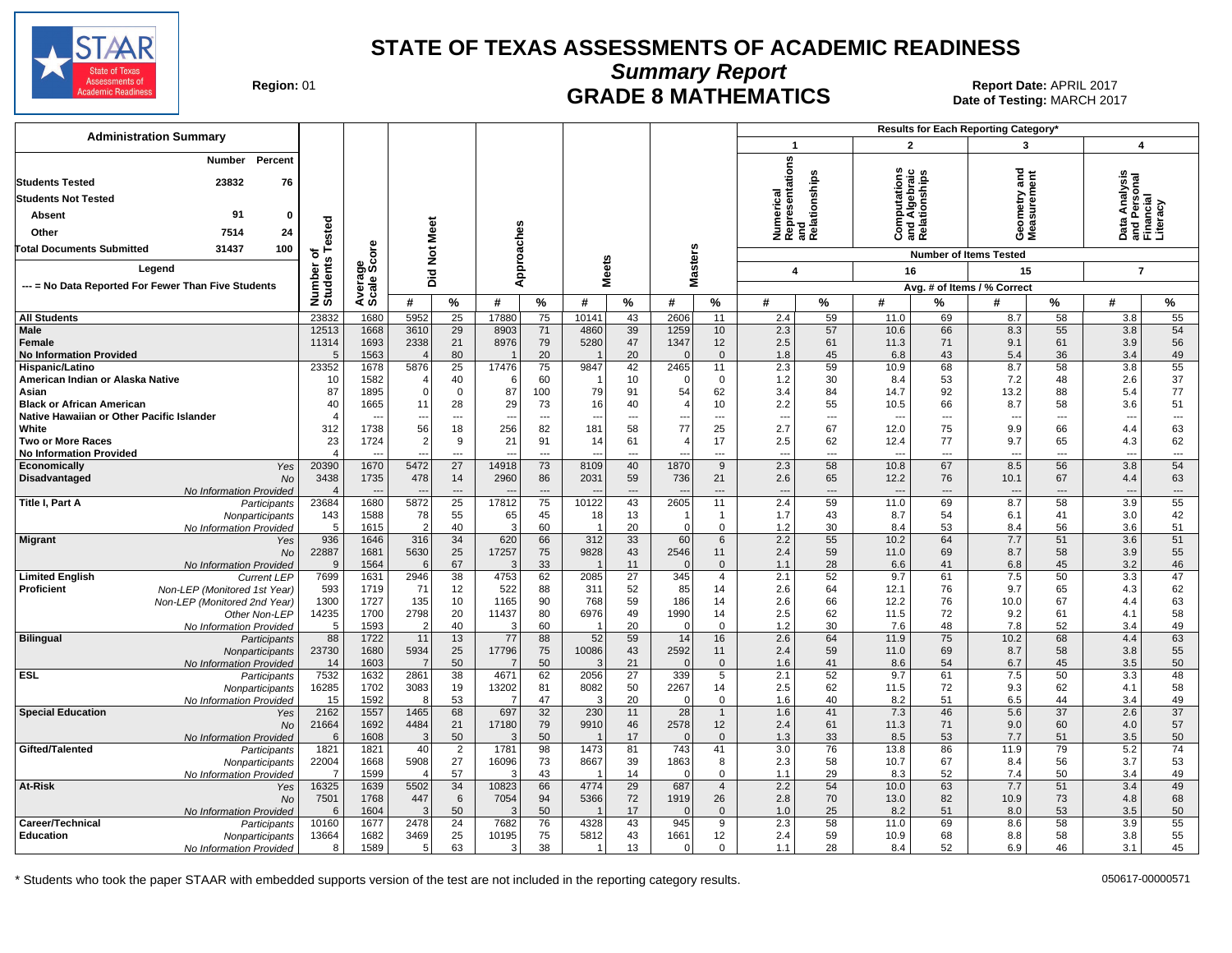

## **STATE OF TEXAS ASSESSMENTS OF ACADEMIC READINESS Combined Summary Report**

**Region: 01** 

**GRADE 5 READING** Report Date: APRIL 2017 **Date of Testing:**  MARCH 2017

| --- = No Data Reported For Fewer Than Five Students | Legend                                     |                              | <b>STAAR</b>   |                 |                              | <b>STAAR Spanish</b> |                |                              | <b>TOTAL</b>   |                 |
|-----------------------------------------------------|--------------------------------------------|------------------------------|----------------|-----------------|------------------------------|----------------------|----------------|------------------------------|----------------|-----------------|
|                                                     |                                            | Number of<br>Students Tested |                | Approaches      | Number of<br>Students Tested | Approaches           |                | Number of<br>Students Tested |                | Approaches      |
|                                                     |                                            |                              | #              | %               |                              | #                    | %              |                              | #              | %               |
| <b>All Students</b>                                 |                                            | 28207                        | 19916          | $\overline{71}$ | 1902                         | 1483                 | 78             | 30109                        | 21399          | $\overline{71}$ |
| <b>Male</b>                                         |                                            | 14428                        | 9746           | 68              | 943                          | 704                  | 75             | 15371                        | 10450          | 68              |
| <b>Female</b>                                       |                                            | 13774                        | 10166          | 74              | 959                          | 779                  | 81             | 14733                        | 10945          | 74              |
| <b>No Information Provided</b>                      |                                            | 5                            | 4              | 80              | $\mathbf{0}$                 | ---                  |                | 5                            | $\overline{4}$ | 80              |
| Hispanic/Latino                                     |                                            | 27563                        | 19385          | 70              | 1886                         | 1468                 | 78             | 29449                        | 20853          | 71              |
| American Indian or Alaska Native                    |                                            | 13                           | 8              | 62              | $\overline{2}$               | ---                  | ---            | 15                           | 10             | 67              |
| Asian                                               |                                            | 109                          | 103            | 94              | $\mathbf 0$                  | ---                  | ---            | 109                          | 103            | 94              |
| <b>Black or African American</b>                    |                                            | 58                           | 44             | 76              | $\Omega$                     | ---                  | ---            | 58                           | 44             | 76              |
| Native Hawaiian or Other Pacific Islander           |                                            | 10                           | $\overline{7}$ | 70              | $\mathbf 0$                  | ---                  | ---            | 10                           | $\overline{7}$ | 70              |
| White                                               |                                            | 431                          | 349            | 81              | 14                           | 13                   | 93             | 445                          | 362            | 81              |
| Two or More Races                                   |                                            | 20<br>3                      | 19             | 95<br>---       | 0<br>$\Omega$                | ---                  | ---            | 20                           | 19             | 95<br>---       |
| <b>No Information Provided</b><br>Economically      | Yes                                        | 24029                        | 16356          | 68              | 1838                         | 1429                 | 78             | 3<br>25867                   | 17785          | 69              |
| Disadvantaged                                       | <b>No</b>                                  | 4175                         | 3559           | 85              | 64                           | 54                   | 84             | 4239                         | 3613           | 85              |
|                                                     | No Information Provided                    | 3                            |                | ---             | $\Omega$                     | ---                  |                | 3                            |                | ---             |
| <b>Title I, Part A</b>                              | Participants                               | 27808                        | 19599          | 70              | 1874                         | 1459                 | 78             | 29682                        | 21058          | 71              |
|                                                     | Nonparticipants                            | 395                          | 315            | 80              | 28                           | 24                   | 86             | 423                          | 339            | 80              |
|                                                     | No Information Provided                    | 4                            |                | ---             | 0                            | ---                  | ---            | 4                            | $\sim$         | ---             |
| <b>Migrant</b>                                      | Yes                                        | 872                          | 490            | 56              | 61                           | 36                   | 59             | 933                          | 526            | 56              |
|                                                     | No                                         | 27328                        | 19423          | 71              | 1840                         | 1447                 | 79             | 29168                        | 20870          | 72              |
|                                                     | No Information Provided                    | $\overline{7}$               | 3              | 43              | $\mathbf{1}$                 |                      | $\overline{a}$ | 8                            | 3              | 38              |
| <b>Limited English</b>                              | <b>Current LEP</b>                         | 11304                        | 6551           | 58              | 1886                         | 1472                 | 78             | 13190                        | 8023           | 61              |
| <b>Proficient</b>                                   | Non-LEP (Monitored 1st Year)               | 1556                         | 1367           | 88              | $\Omega$                     | ---                  | ---            | 1556                         | 1367           | 88              |
|                                                     | Non-LEP (Monitored 2nd Year)               | 1402                         | 1296           | 92              | $\Omega$                     | ---                  | $\overline{a}$ | 1402                         | 1296           | 92              |
|                                                     | Other Non-LEP                              | 13940                        | 10700          | 77              | 15                           | 11                   | 73             | 13955                        | 10711          | 77              |
|                                                     | No Information Provided                    | 5                            | 2              | 40              | $\mathbf{1}$                 | ---                  | ---            | 6                            | 2              | 33              |
| <b>Bilingual</b>                                    | Participants                               | 11380                        | 6767           | 59              | 1883                         | 1470                 | 78             | 13263                        | 8237           | 62              |
|                                                     | Nonparticipants                            | 16821                        | 13148          | 78              | 17                           | 13                   | 76             | 16838                        | 13161          | 78              |
|                                                     | No Information Provided                    | 6                            | $\mathbf{1}$   | 17              | 2                            | ---                  | ---            | 8                            | 1              | 13              |
| <b>ESL</b>                                          | Participants                               | 86<br>28115                  | 52<br>19863    | 60<br>71        | $\mathbf{1}$<br>1897         | ---<br>1481          | ---<br>78      | 87<br>30012                  | 52<br>21344    | 60<br>71        |
|                                                     | Nonparticipants<br>No Information Provided | 6                            | 1              | 17              | 4                            | ---                  | ÷.,            | 10                           | 3              | 30              |
| <b>Special Education</b>                            | Yes                                        | 2308                         | 642            | $\overline{28}$ | $\overline{71}$              | 29                   | 41             | 2379                         | 671            | $\overline{28}$ |
|                                                     | No                                         | 25895                        | 19273          | 74              | 1830                         | 1454                 | 79             | 27725                        | 20727          | 75              |
|                                                     | No Information Provided                    | $\overline{4}$               |                | ---             | $\mathbf{1}$                 | ---                  | $\overline{a}$ | 5                            | 1              | 20              |
| Gifted/Talented                                     | Participants                               | 3468                         | 3348           | 97              | 51                           | 49                   | 96             | 3519                         | 3397           | 97              |
|                                                     | Nonparticipants                            | 24735                        | 16566          | 67              | 1850                         | 1434                 | 78             | 26585                        | 18000          | 68              |
|                                                     | No Information Provided                    | 4                            |                | ---             | 1                            | ---                  | ---            | 5                            | 2              | 40              |
| At-Risk                                             | Yes                                        | 17192                        | 9774           | 57              | 1872                         | 1461                 | 78             | 19064                        | 11235          | 59              |
|                                                     | No                                         | 11012                        | 10141          | 92              | 29                           | 22                   | 76             | 11041                        | 10163          | 92              |
|                                                     | No Information Provided                    | 3                            | $\overline{a}$ | ---             | $\mathbf{1}$                 | $\overline{a}$       | ---            | $\overline{\mathbf{4}}$      | $\overline{a}$ | ---             |